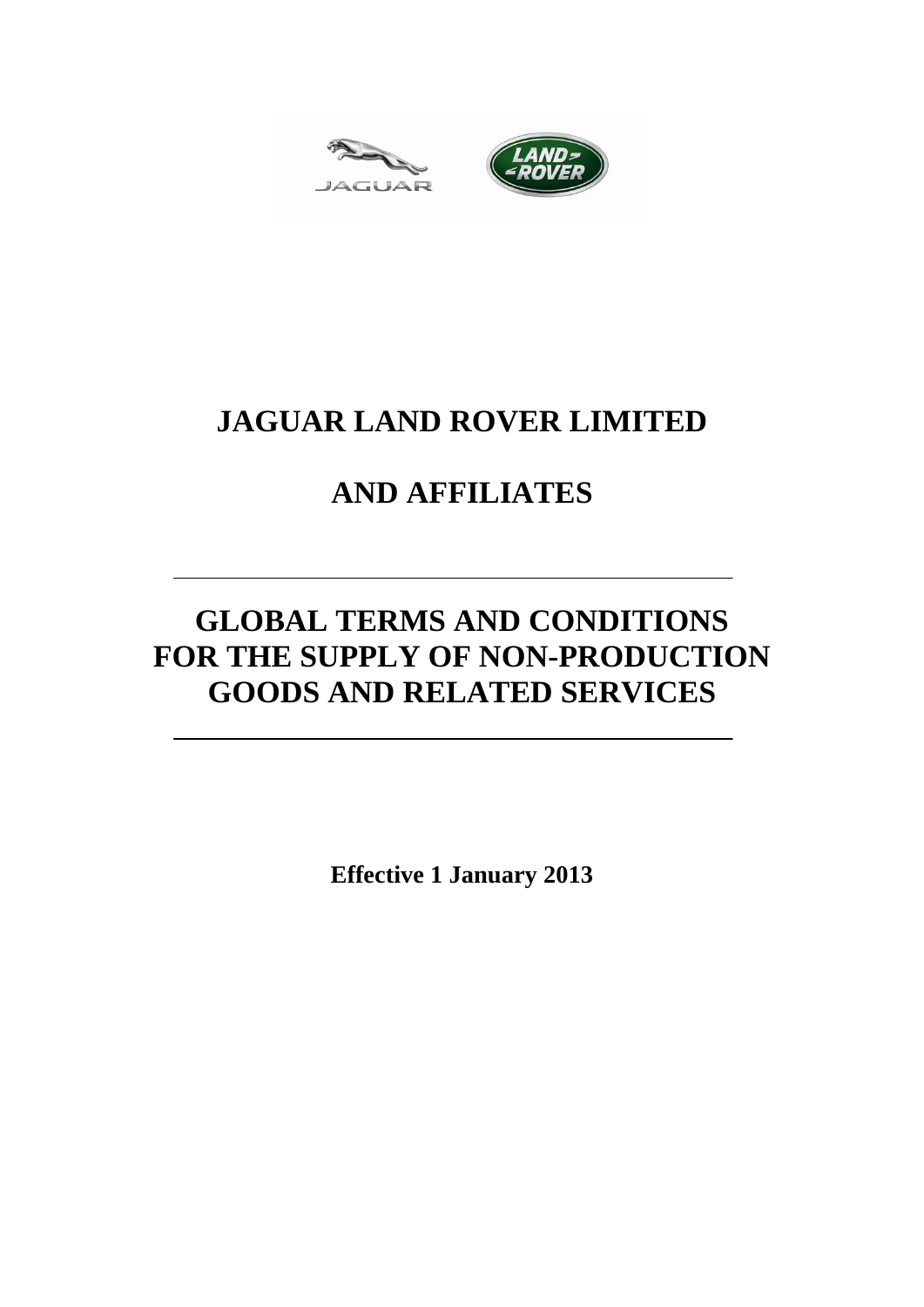### **CONTENTS**

| <b>Number</b>     | <b>Description</b>                                      | Page            |
|-------------------|---------------------------------------------------------|-----------------|
| 1.                | Interpretation                                          | 3               |
| 2.                | Offer, Acceptance                                       | 5               |
| $\overline{3}$ .  | Goods and Services and Obligations of Supplier          | 6               |
| $\overline{4}$ .  | Warranty                                                | 6               |
| 5.                | Delivery                                                | $\overline{7}$  |
| 6.                | Failure to Delivery or Non-Conforming Goods or Services | 8               |
| 7.                | Title, Risk and No Lien                                 | 8               |
| 8.                | <b>Inspection and Audit</b>                             | 8               |
| 9.                | <b>Records and Deliverables</b>                         | 9               |
| 10.               | Fees, Invoicing and Payment                             | 9               |
| 11.               | <b>Intellectual Property Rights</b>                     | $\overline{9}$  |
| 12.               | <b>Infringement of Intellectual Property</b>            | 11              |
| 13.               | Confidentiality                                         | 11              |
| 14.               | Personally Identifiable Information                     | 12              |
| 15.               | <b>Term and Termination</b>                             | 12              |
| 16.               | Force Majeure                                           | 13              |
| $\overline{17}$ . | Indemnity and Insurance                                 | 13              |
| 18.               | Right of Set-off                                        | 14              |
| 19.               | <b>Waiver and Remedies</b>                              | 15              |
| 20.               | <b>Entire Agreement</b>                                 | 15              |
| 21.               | Assignment and Sub-contracting                          | 15              |
| 22.               | No Partnership                                          | 15              |
| 23.               | <b>Basic Working Conditions and Employment Status</b>   | 15              |
| 24.               | Compliance with Anti-Bribery Laws                       | 16              |
| 25.               | Severability                                            | 16              |
| 26.               | Publicity                                               | 16              |
| 27.               | Survival                                                | 16              |
| 28.               | <b>Notices</b>                                          | 16              |
| 29.               | <b>Third Party Rights</b>                               | $\overline{17}$ |
| 30.               | <b>Bailed Property</b>                                  | 17              |
| 31.               | <b>Dispute Resolution</b>                               | 17              |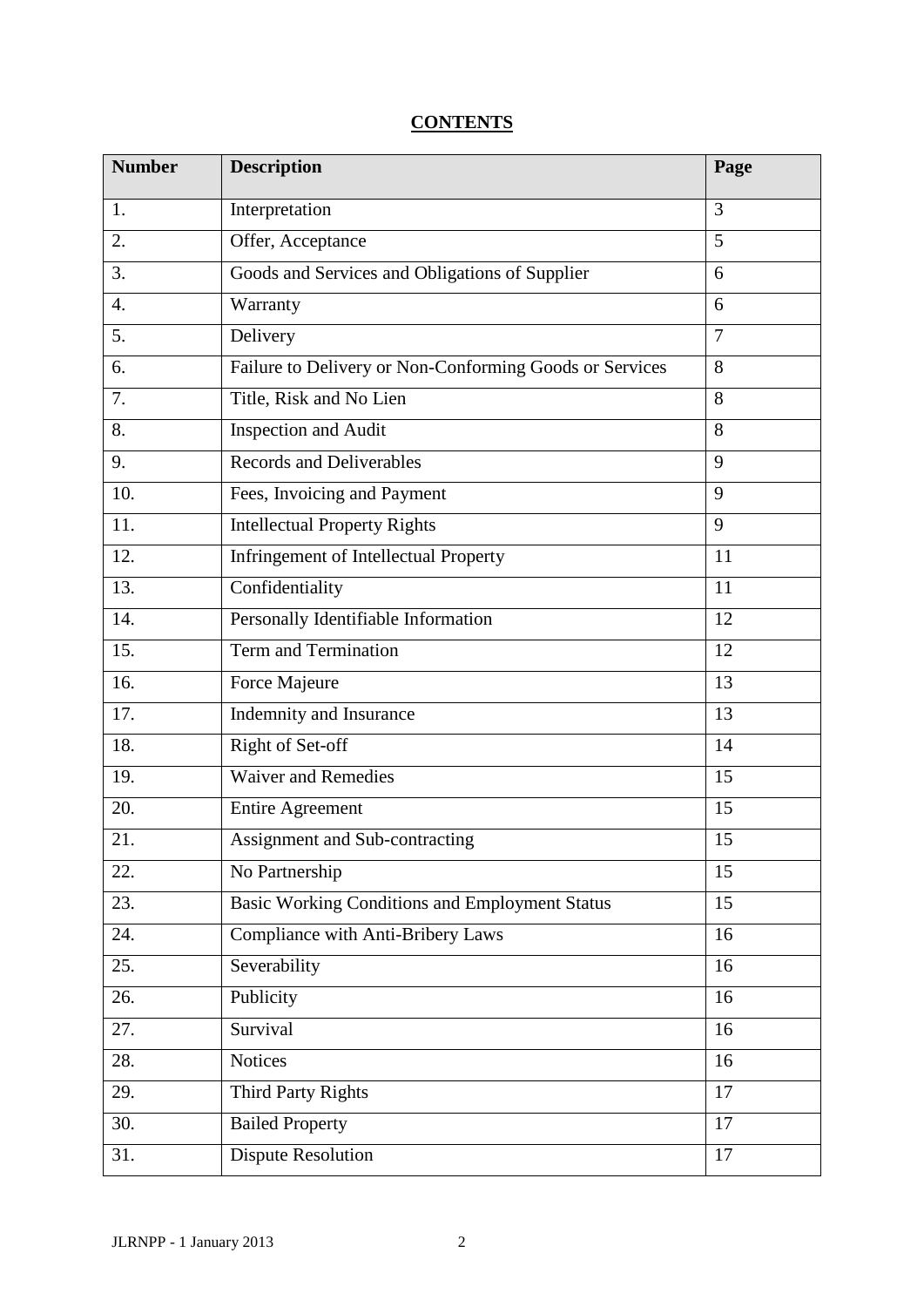### **Jaguar Land Rover**

## **GLOBAL TERMS AND CONDITIONS FOR NON-PRODUCTION GOODS AND RELATED SERVICES**

Jaguar Land Rover Limited ("Jaguar Land Rover") and its affiliated companies around the world comprise a global entity whose business activities consist of development, manufacture, marketing and sale of premium motor vehicles and automotive parts. Our mission is to improve continually our products and services to meet our customer's needs. The automotive vehicle market is undergoing constant development. Our customers are constantly raising their requirements with respect to function, quality and safety. Environmental leadership is becoming an increasingly important aspect of customer choice. Thus, constant change and improvement are necessary to be competitive.

Successful relationships with our suppliers are important to us. Our suppliers are an essential part of our team, playing a pivotal role in helping us to consistently deliver quality products to our customers. Jaguar Land Rover and its suppliers agree that every single component must meet or exceed the requirements and expectations of our customers and that greater customer satisfaction is the only way for both Jaguar Land Rover and its suppliers to achieve long-term increased volume, efficiency and profitability. Our suppliers' commitment to quality and willingness to work together are key to Jaguar Land Rover becoming the leading manufacturer of premium cars in the world which will allow each of us to grow our businesses and to provide superior returns to our respective shareholders.

To achieve our mutual goal, we must work together to exceed customer expectations by consistently delivering exciting new products, with high quality and low cost. In view of these goals and objectives, Jaguar Land Rover and its suppliers agree that the following terms and conditions, govern the purchase delivery of goods and services from the supplier to Jaguar Land Rover.

These terms and conditions and associated documents are issued on behalf of that Jaguar Land Rover legal entity (or the Jaguar Land Rover Affiliate) identified on the face of the Purchase Order as "Buyer" and will apply to all orders issued to you as Supplier of goods and services, but excluding engineering services, consultancy services, the supply of off-the-shelf goods and the supply of services solely (the supply of which would be subject to a separate Purchase Order and Buyer's Global Terms and Conditions For Engineering Services; Buyer's Global Terms and Conditions For Consultancy Services, Buyer's Global Terms and Conditions For the Supply of Goods, or Buyer's Global Terms and Conditions For Services (as applicable)). Purchase Orders and other associated purchasing documents will be valid without signature if issued by Buyer through its computer system or other electronic means. The reference to Purchase Order herein shall include a blanket Purchase Order or similar documents issued by Buyer to Supplier and which incorporate these terms and conditions.

#### 1. INTERPRETATION

(a) In these terms and conditions the following words have the following meanings unless inconsistent with the context:

**"Affiliates"** means Buyer's or Supplier's (as relevant) subsidiaries, its holding company and any subsidiaries of such holding company. A company is a "subsidiary" of another company, its "holding company", if that other company— (a) holds 50% or more of the voting rights in it, or (b) holds 50% or more of the shares or stock in it; or (c) is a member of it and has the right to appoint or remove a majority of its board of directors; or (d) is a member of it and controls alone, pursuant to an agreement with other members, a majority of the voting rights in it, or if it is a subsidiary of a company that is itself a subsidiary of that other company;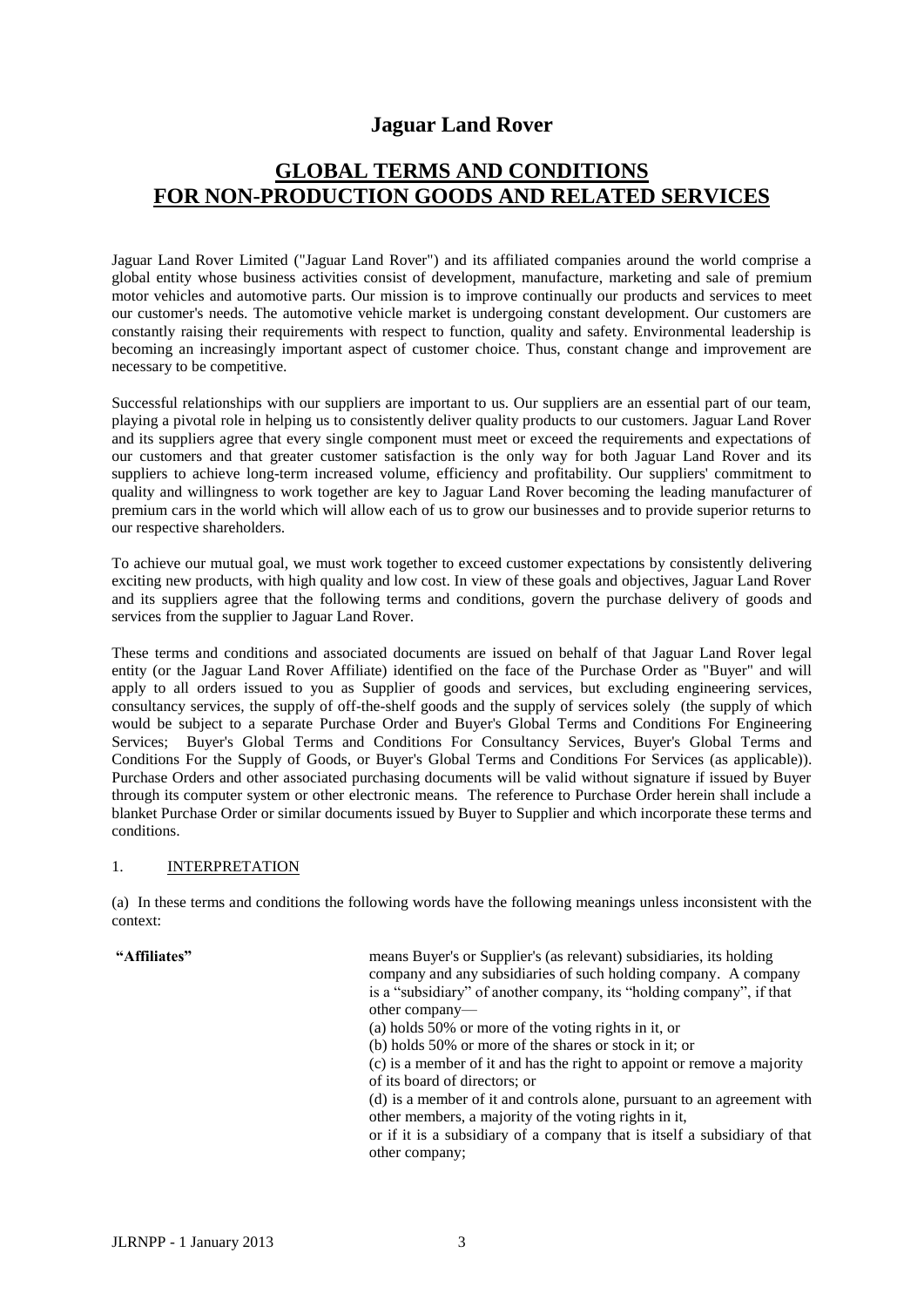| "Background IPR"               | means the Intellectual Property Rights of either Buyer or Supplier<br>which are in existence as at the Commencement Date or which are<br>developed independently of the Goods and Services;                                                                                                                                                                                                                                                                                                                                                                                                                                  |
|--------------------------------|------------------------------------------------------------------------------------------------------------------------------------------------------------------------------------------------------------------------------------------------------------------------------------------------------------------------------------------------------------------------------------------------------------------------------------------------------------------------------------------------------------------------------------------------------------------------------------------------------------------------------|
| "Business Day"                 | means any day other than a Saturday or Sunday or a public or bank<br>holiday in England;                                                                                                                                                                                                                                                                                                                                                                                                                                                                                                                                     |
| "Business Hours"               | means 9.00 a.m. to 5.00 p.m. inclusive on any Business Day;                                                                                                                                                                                                                                                                                                                                                                                                                                                                                                                                                                  |
| "Buyer"                        | means the purchaser of the Goods and Services, as identified on the<br>face of the Purchase Order;                                                                                                                                                                                                                                                                                                                                                                                                                                                                                                                           |
| "Commencement Date"            | means the date of the Purchase Order;                                                                                                                                                                                                                                                                                                                                                                                                                                                                                                                                                                                        |
| "Confidential Information"     | means secret or confidential commercial, financial, marketing,<br>technical or other information (including, without limitation,<br>information in or relating to vehicle model programmes, product plans,<br>business plans, marketing plans, research and development projects or<br>Buyer's finances), know-how, trade secrets and other information in<br>any form or medium of Buyer and/or Buyer's Affiliates, whether<br>disclosed orally or in writing before or after the Commencement Date,<br>together with any reproductions of such information in any form or<br>medium or any part $(s)$ of this information; |
| "Deliverables"                 | means all documents, products and materials developed by Supplier<br>and/or its agents, contractors and employees as part of or in relation to<br>the Goods and Services in any form or media including, without<br>limitation, drawings, maps, plans, diagrams, designs, pictures,<br>computer programs, data, specifications and reports (including drafts),<br>but excluding the Goods themselves;                                                                                                                                                                                                                        |
| "Fees"                         | means the fees for the Goods and Services as set out in the Purchase<br>Order;                                                                                                                                                                                                                                                                                                                                                                                                                                                                                                                                               |
| "Force Majeure"                | means any cause preventing either Buyer or Supplier from performing<br>any or all of its obligations which arises from or is attributable to<br>circumstances beyond its reasonable control, including, without<br>limitation, acts of God, acts of governmental or supra-national<br>authority, outbreak of hostilities, national emergency, an act of<br>terrorism, riots, civil commotion, fire, explosion, or flood;                                                                                                                                                                                                     |
| "Foreground IPR"               | means any Intellectual Property Rights, including without limitation<br>inventions, designs, discoveries, improvements, concepts, techniques,<br>processes and know-how, whether or not patentable, which arise or are<br>created by Buyer and/or or Supplier (and/or Supplier's sub-<br>contractors) during the term of the Purchase Order and in connection<br>with the Services or as a result thereof;                                                                                                                                                                                                                   |
| "Goods"                        | means the Goods described or referred to in the Purchase Order (or as<br>varied pursuant to a Purchase Order) including as described in a<br>Statement of Work;                                                                                                                                                                                                                                                                                                                                                                                                                                                              |
| "Intellectual Property Rights" | means any patent, utility model, registered design, unregistered design<br>right, copyright (including any right in computer software), database<br>right or topography right and any trade secret, trade mark, service<br>mark, trade or business name, goodwill and rights in confidential<br>information and know-how and any associated or similar rights<br>(whether or not any of these are registered and in all cases including<br>applications for registration of any such thing);                                                                                                                                 |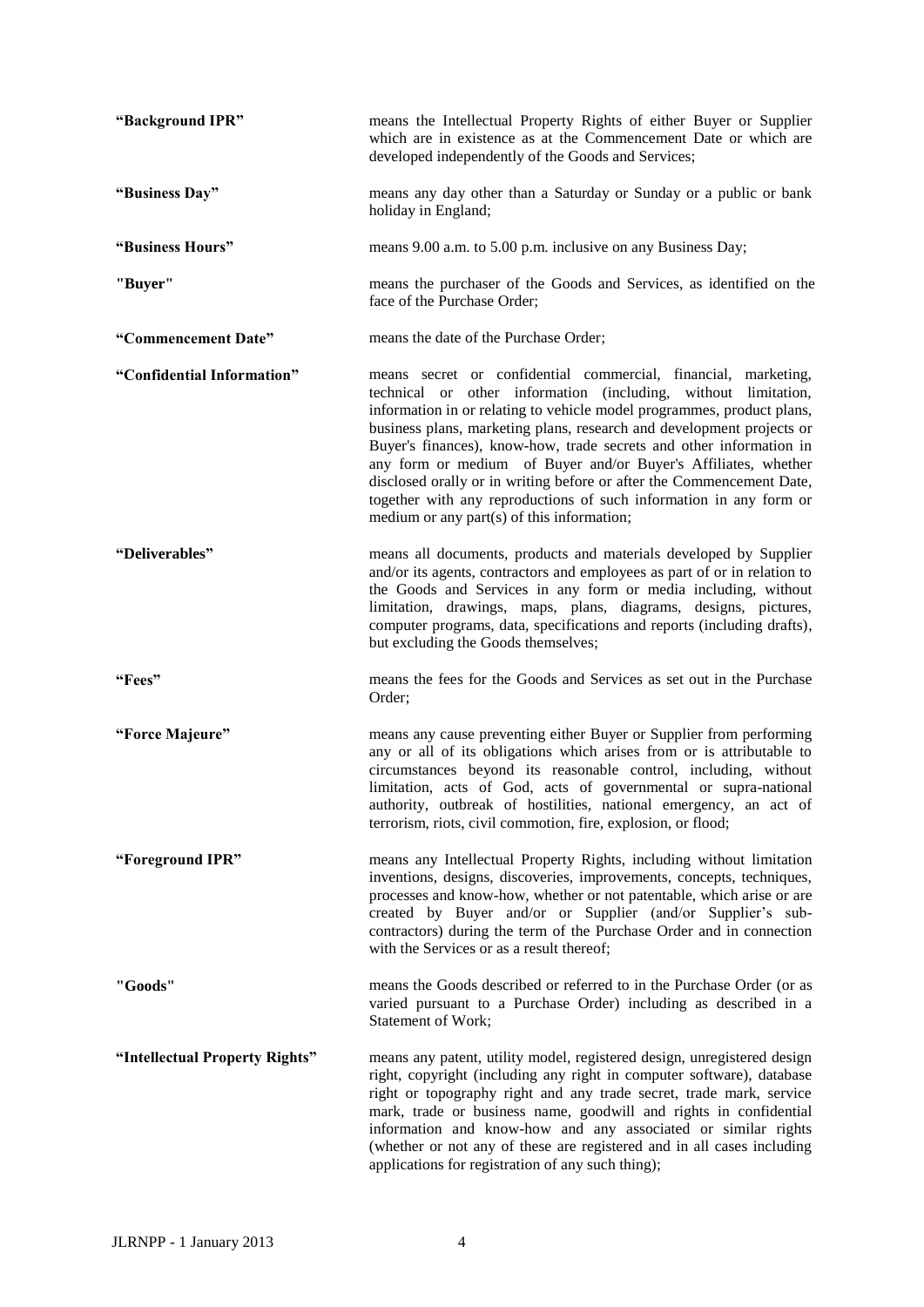| "Person"               | includes any individual, firm, body corporate, unincorporated<br>association, partnership, government, state or agency of state or joint<br>venture;                                                                                                                                                                                                        |
|------------------------|-------------------------------------------------------------------------------------------------------------------------------------------------------------------------------------------------------------------------------------------------------------------------------------------------------------------------------------------------------------|
| "Purchase Order"       | means any purchase order, in Buyer's standard form, issued by Buyer<br>for the Goods and Services incorporating these terms and conditions;                                                                                                                                                                                                                 |
| "Supplier"             | means the provider of the Goods and Services, as identified on the face<br>of the Purchase Order;                                                                                                                                                                                                                                                           |
| "Supplies"             | means collectively, the Goods, the Services and the Deliverables;                                                                                                                                                                                                                                                                                           |
| "Services"             | means the Services described or referred to in the Purchase Order (or<br>as varied pursuant to a Purchase Order) including as described in a<br>Statement of Work;                                                                                                                                                                                          |
| "Specification(s)"     | means any specification for the Goods, including any related plans and<br>drawings, which is either issued by Buyer or expressly agreed in<br>writing by Buyer in relation to the Goods and referred to in the<br>Statement of Work and/or Purchase Order;                                                                                                  |
| "Statement(s) of Work" | means the statement of work or other document(s) proposal(s) or<br>quotation(s) which either alone or together contain Buyer's<br>requirements, Specification, and/or expected service levels which is<br>either issued by Buyer or expressly agreed in writing by Buyer in<br>relation to the Goods and Services and referred to on the Purchase<br>Order; |
| "Supplemental Terms"   | Buyer's supplemental terms which contain<br>specific<br>means<br>requirements to address specific services, goods or local market<br>requirements, as issued by Buyer from time to time and available from<br>Buyer on request; and                                                                                                                         |
| "Web-Guide(s)"         | means Buyer's web-guides, which contain specific matters such as (but<br>not limited to) taxes, shipping, and environmental, as issued by Buyer<br>from time to time and available from Buyer on request.                                                                                                                                                   |

(b) In these terms and conditions, unless the context requires otherwise, the following rules apply:

- (i) headings are inserted for convenience only and shall not affect the interpretation or construction of these terms and conditions;
- (ii) words in the singular shall include the plural and vice versa;
- (iii) a reference to Buyer or Supplier includes its personal representatives, successors or permitted assigns;
- (iv) reference to a statute or statutory provision is a reference to such statute or provision as amended or reenacted. A reference to a statute or statutory provision includes any subordinate legislation made under that statute or statutory provision, as amended or re-enacted;
- (v) any phrase introduced by the terms including, include, in particular or any similar expression shall be construed as illustrative and shall not limit the sense of the words preceding those terms; and
- (vi) any Buyer Web-Guides or Supplemental Terms and Conditions identified in these terms and conditions shall hereby be incorporated by reference. Copies are available from Buyer, upon request.

#### 2. OFFER, ACCEPTANCE

(a) A Purchase Order is an offer to Supplier by Buyer to enter into the purchase and supply agreement it describes. Supplier's express agreement to a Purchase Order or commencement of work thereunder will constitute acceptance of the offer.

(b) Acceptance is expressly limited to the terms of Buyer's offer. Any modifications or other terms proposed by Supplier are expressly rejected by Buyer and shall not become part of the agreement in the absence of Buyer's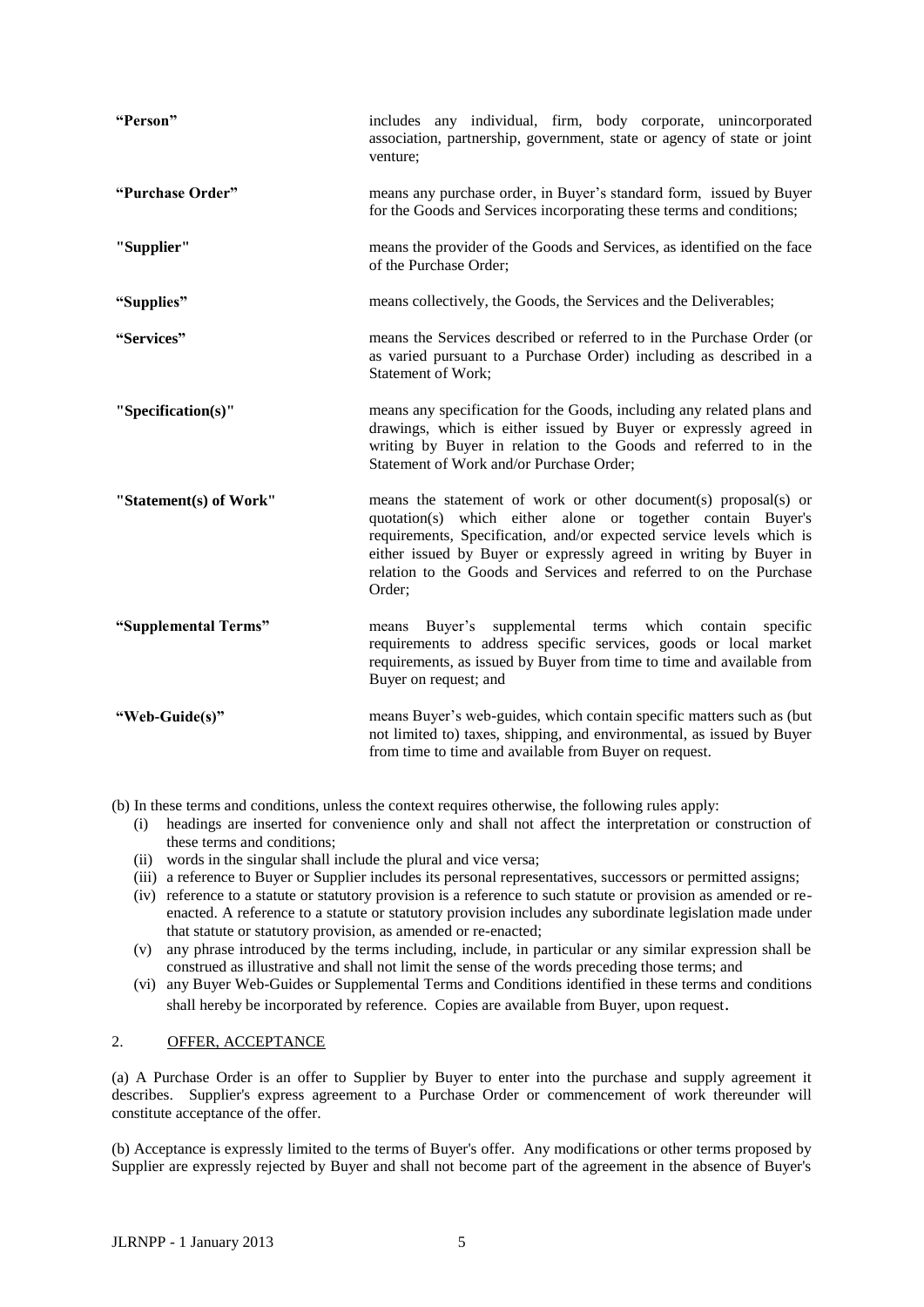express written acceptance. Any variation to these terms and conditions shall have no effect unless expressly agreed in writing by Buyer and Supplier.

#### 3. GOODS AND SERVICES AND OBLIGATIONS OF SUPPLIER

(a) Supplier will provide the Services and supply the Goods to Buyer upon these terms and conditions, the terms of the Purchase Order, any applicable Web-Guides or Supplemental Terms and the terms of the Statement of Work. In the event of a conflict between the terms of the Purchase Order and/or any Supplemental Terms and/or these terms and conditions and/or the Statement of Work and /or the Web-guides then to the extent of such conflict, the conflict shall be resolved in the following order of priority: (i) the Purchase Order; (ii) the Supplemental Terms (regardless of whether any Supplemental Terms are referenced on the Purchase Order); (iii) these terms and conditions; (iv) the Web-Guides; and (v) the Statement of Work (regardless of whether the Statement of Work is referenced on the Purchase Order).

(b) While providing the Goods and Services Supplier agrees:

- (i) to keep within the costs constraints of the Fees; and
- (ii) to meet all the performance requirements, Specifications, and Deliverables as notified by Buyer from time to time (including, but not limited to any service levels or other requirements detailed in a Statement of Work).

(c) Supplier may use sub-contractors in the supply of the Goods and, upon Buyer's request Supplier shall provide Buyer a written list of the individual sub-contractors who it has engaged.

(d) Supplier agrees that the Services will be provided by employees of Supplier and that Supplier shall ensure that such employees comply with the confidentiality requirements detailed in clause 13(b). If Supplier wishes to use any independent contractors, sub-contractors or agents in provision of the Services it will first provide Buyer written notice listing the independent contractors, sub-contractors or agents who it wishes to engage. If Buyer objects to the use of or identity of any independent contractor, sub-contractor or agent then Supplier shall not appoint such person in relation to the provision of the Services. Supplier must comply with the provisions of this clause 3(d) when making any changes to the identity of the independent contractors, sub-contractors or agents that it wishes to engage.

(e) Supplier shall provide adequate training of its personnel to ensure the Goods are supplied and Services are provided in accordance with these terms and conditions and Supplier shall inform all persons engaged in relation to the supply of the Goods and provision of the Services of relevant legislation and shall ensure that such persons comply with such legislation in relation to the carrying out of their duties.

(f) Supplier agrees to prepare and present to Buyer all reports, presentations and documentation which are requested by Buyer in the format and in the timescales as reasonably stipulated by Buyer. The feedback may include, but not be limited to, the results or findings, recommendations, justifications, confirmation of compliance to Buyer standards and benefits to be derived, both of a technical and commercial nature.

(g) Buyer may, at any time, by way of written notice to Supplier, require any changes to the Goods and/or Services including, but not limited changes to the design (including any drawing, materials and specifications), quantity, place and date of delivery of the Goods or in the Deliverables and/or in relation to the scope, duration or service levels of the Services. If any changes made by Buyer in accordance with this clause affect the cost or timing of delivery of the Goods and/or Services, Buyer and Supplier will negotiate in good faith a reasonable equitable adjustment in the Fees and/or delivery schedules as applicable. Supplier will not make any change to the Goods and/or Services unless done so pursuant to Buyer's express written instructions or Buyer's written approval. The terms of the Purchase Order will thus be varied to the extent of the agreed written amendment. For the avoidance of doubt, Buyer shall not be liable for any increase in the Fees due to a change in the Goods and/or Services unless Buyer has agreed such increase in writing and has amended the Purchase Order to reflect the increase in Fees.

#### 4. WARRANTY

(a) Supplier represents and warrants that it will provide the Services with the experience, diligence, due skill and care expected of an experienced and best practice company in the provision of the type of Services as are within the scope of the Purchase Order (including a Statement of Work), and shall carry out all responsibilities in accordance with recognised professional standards.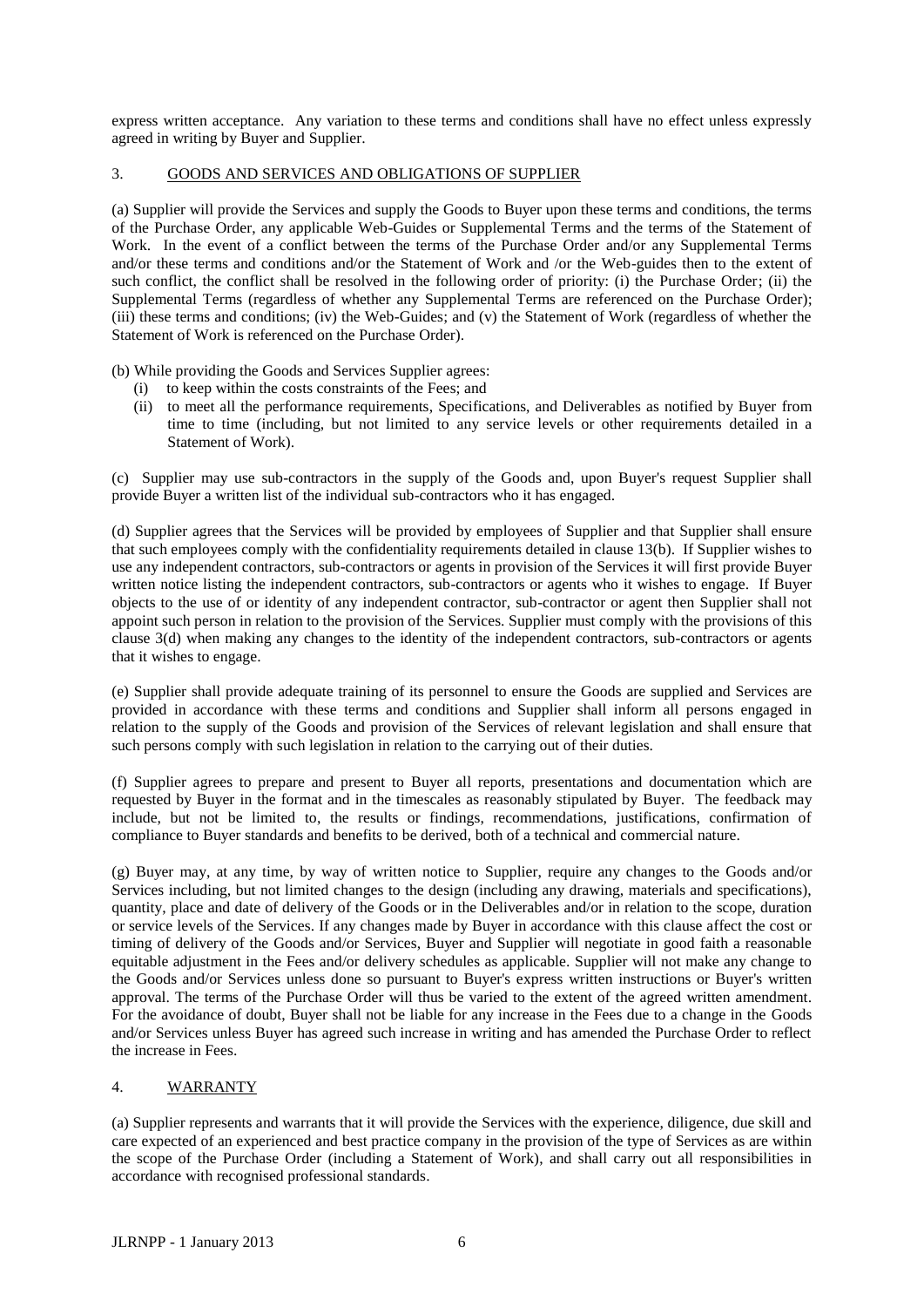(b) Supplier represents and warrants that the outcome or results of the performance of the Services by Supplier or its Affiliates, sub-contractors or agents, including but not limited to any Deliverables, will be of a satisfactory or merchantable quality, fit for purpose and will conform in all respects to any standards, requirements, descriptions or specifications specified by Buyer and with any laws and regulations in force in the countries in which the Services are to be provided.

(c) Supplier represents and warrants that the Goods: (i) will be of good quality and fit for any purpose held out by Supplier or made known to Supplier by Buyer expressly or by implication, and in this respect Buyer relies on Supplier's skill and judgment; (ii) be free from defects in design, material and workmanship and remain so for at least one year or such other longer period as agreed between Buyer and Supplier following the date of delivery; (iii) be suitable for their intended use; and (iv) comply with all applicable laws and regulations in force in the countries where the Goods are to be supplied and/or used by Buyer including but not limited to the manufacture, labelling, packaging, storage, handling, and delivery of the Goods.

(d) Supplier warrants that the Goods and Services will conform in all respects to any description of the Goods and Services in the Purchase Order, any Statement of Work, any Specifications and any other requirements agreed upon between Buyer and Supplier or as varied by agreement between Buyer and Supplier. Supplier represents and warrants that it that it is adequately financed to meet all obligations it may be required to meet under the terms of the Purchase Order.

(e) Supplier warrants that it shall observe, comply with and embody in the supply of the Goods and the provision of the Services all relevant legislation (including statutory requirements) and undertake compliance with all relevant codes of practice and conduct, including British, European and Buyer notified standards in the supply of the Goods and the provision of the Services.

(f) Supplier warrants that it has in place, or will obtain, all necessary consents, approvals, authorisations, licences and permissions to supply the Goods and provide the Services including in relation to any Specification and the provision of any Deliverables as contemplated by the Purchase Order (including these terms and conditions).

(g) The warranties given in these terms and conditions are in lieu of all other warranties, express or implied whether by statute or otherwise relating to the Services and supply of Goods to the fullest extent permitted by law. Supplier warrants that it will use its best efforts to ensure that its systems, equipment and any other item necessary to perform its obligations under the Purchase Order will not be affected by any error, interruption or other adversity (save in the event of any error, interruption or other adversity directly arising due to Buyer's wilful misconduct), and that should any such event occur Supplier can demonstrate that proper contingency actions are in place to ensure that the Goods can be delivered and the performance of the Services are within the terms of the timescales and deadlines for the delivery of the Goods and the provision of the Services.

(h) Supplier's warranty and any rights of Buyer to make a claim under it will be effective even if Buyer has accepted all or a portion of the Goods and/or Services and/or Deliverables.

#### 5. DELIVERY

(a) Supplier will supply the Goods and provide the Services in accordance with the timing and locations notified by Buyer to Supplier, or if no timings are provided, within a reasonable time. In the event that the timing for delivery of the Goods and/or the provision of the Services has not been (or is reasonably likely not to be) met, Supplier shall notify Buyer in writing and Buyer shall, acting reasonably, determine whether an extension to the timing is appropriate. Unless agreed otherwise in writing by Buyer, time shall be of the essence in respect of the delivery of the Goods and provision of the Services.

(b) Supplier will ensure that: (i) the Goods are properly packed and secured in such a manner as to enable them to reach their destination in a fully functioning and undamaged condition; and (ii) it packs, marks and ships the Goods in accordance with all of Buyer's standards (as set out in Buyer's Delivery Terms Web-Guide or as may otherwise be notified to Supplier by Buyer from time to time).

(c) Supplier agrees that it shall supply the Goods in accordance with the delivery terms as set out in Buyer's Delivery Terms Web-Guide.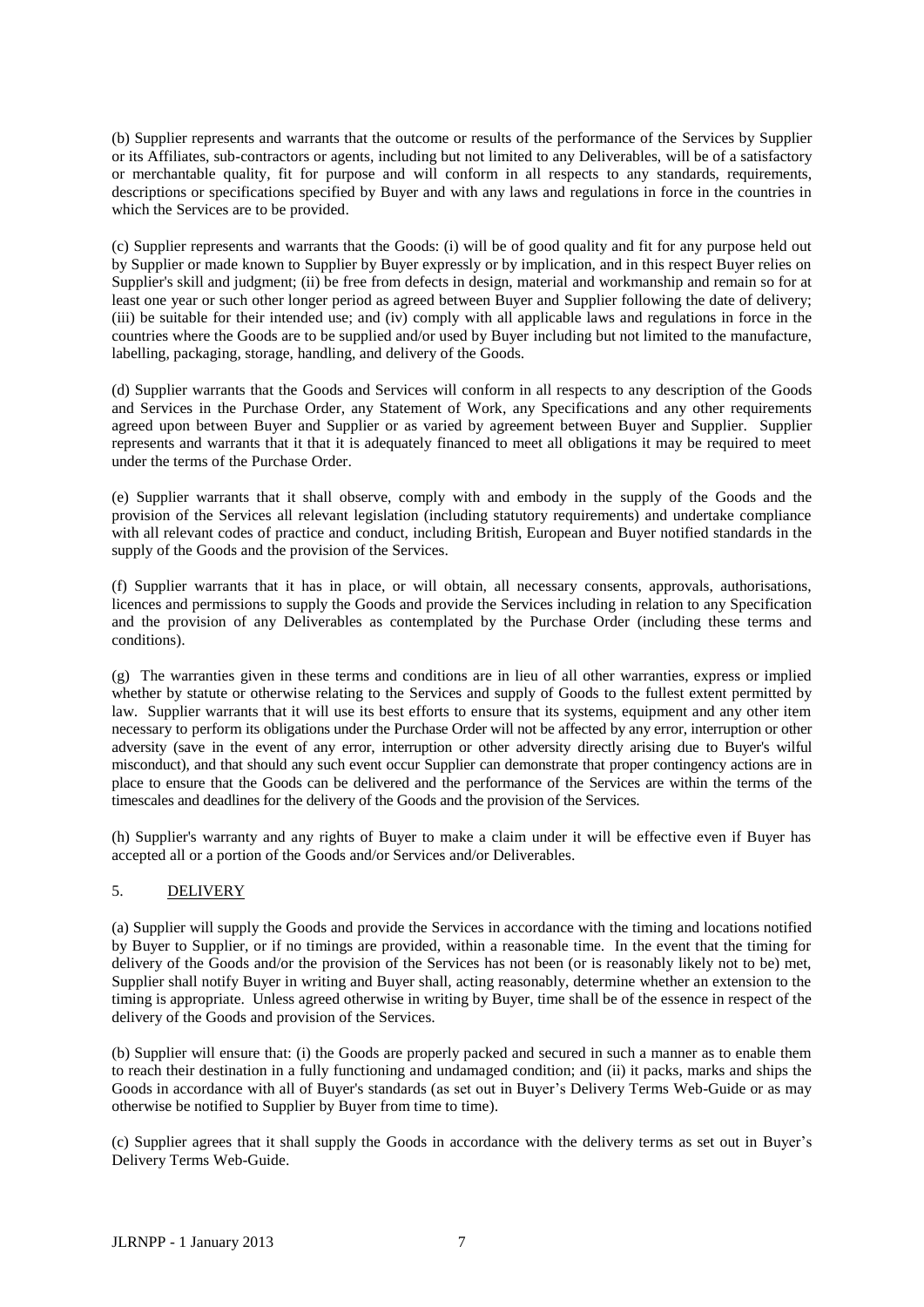(d) Buyer may, at any time, change or temporarily suspend the supply of the Goods and/or the provision of the Services (or part thereof) in any Purchase Order or shipment release or other written instructions issued by Buyer upon notice to Supplier.

(e) Supplier shall not deliver the Goods in instalments without Buyer's prior written consent. Where it is agreed that the Goods are to be delivered by instalments they may (at Buyer's sole option) be invoiced and paid for separately. However, failure by Supplier to deliver any one instalment on time or any defect in any one instalment shall entitle Buyer to the rights set out in clause 6.

#### 6. FAILURE TO DELIVER OR NON-CONFORMING GOODS OR SERVICES

(a) If Supplier fails to deliver the Goods or perform the Services by the applicable dates specified in the Purchase Order or Statement of Work, or as otherwise notified to Supplier by Buyer, or if Supplier does not comply with the warranties set out in these terms and conditions, Buyer shall, without limiting its other rights or remedies, have one or more of the following rights (to be exercised in Buyer's sole discretion):

- (i) to terminate the Purchase Order with immediate effect by giving written notice to Supplier;
- (ii) to reject the Goods (in whole or in part) and return them to Supplier at Supplier's own risk and expense;
- (iii) to require Supplier to promptly repair or replace the rejected Goods, at no additional charge to Buyer, or, at Buyer's option, to provide a full refund of the price of the rejected Goods (if paid);
- (iv) to require Supplier to promptly re-perform the Services, at no additional charge, as soon as reasonably practicable upon receipt of Buyer's request;
- (v) to refuse to accept any subsequent delivery of the Goods or any subsequent performance of the Services (as applicable);
- (vi) to recover from Supplier any costs incurred by Buyer in obtaining substitute Goods and/or Services from a third party, or having a third party repair the Goods;
- (vii) to claim damages for any additional costs, losses or expenses incurred by Buyer which are in any way attributable to Supplier's failure to meet such dates or comply with such warranties; and/or
- (viii)where Buyer has paid in advance for any Goods and/or Services that have not been provided by Supplier, to have such sums immediately refunded by Supplier.

(b) These terms and conditions (and the terms of the Purchase Order) will apply to any substitute or replacement Goods and/or Services provided by Supplier.

#### 7. TITLE, RISK AND NO LIEN

(a) The Goods and Deliverables shall remain at the risk of Supplier until delivery of the Goods and Deliverables pursuant to clause 5 above, whereupon risk in, and unencumbered title to, the Goods shall pass to Buyer.

(b) Supplier agrees that it shall not retain any lien on or over the Goods or Deliverables (or any part thereof), and to the extent that any lien is implied under law, Supplier hereby waives any and all rights to enforce any such lien on or over the Goods or Deliverables (or any part thereof).

#### 8. INSPECTION AND AUDIT

(a) If requested by Buyer, Supplier will permit Buyer (which, for purposes of this clause 8 includes its authorised representatives), during the term of the Purchase Order and for a period of 7 years following the later of the last delivery of the Goods and Services and the date of the final payment to Supplier under the Purchase Order. to:

(i) examine and copy all pertinent documents, data and other information relating to the Goods and Services, Supplier's obligations under the Purchase Order, any payment made to Supplier or any claim made by Supplier;

(ii) view any facility or process relating to the Goods and/or Services or the Purchase Order, including those relating to production quality; and

(iii) audit any facility or process to determine compliance with the requirements of the Purchase Order.

(b) Any examination under this clause 8 will be conducted during normal Business Hours and upon advance written notice to Supplier. If requested by Buyer, Supplier will use its best efforts to permit Buyer to obtain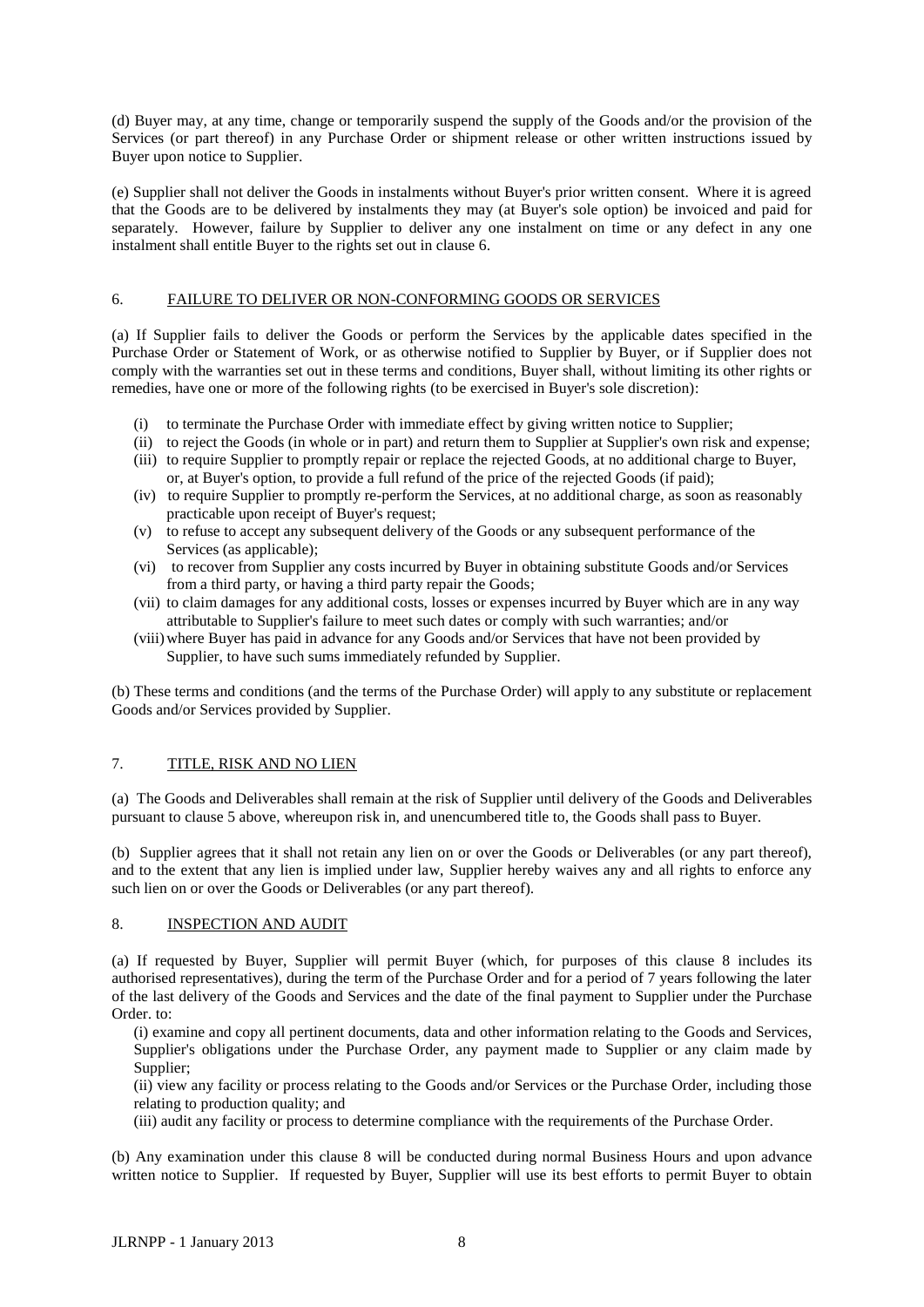from the sub-contractors of, and vendors to, Supplier the information and permission to conduct the reviews specified in this clause 8, regardless of any other right Buyer may have to that information or facility.

#### 9. RECORDS AND DELIVERABLES

While performing the Services, Supplier and its employees and agents will develop the Deliverables and deliver the Deliverables to Buyer under the terms of the Purchase Order. Supplier will keep a copy of the Deliverables and any and all pertinent records related to the Goods and/or Services, including, documents, data and other written information for at least 7 years following the later of the last delivery of the Goods and Services or the date of the final payment to Supplier under the Purchase Order. Upon Buyer's request, Supplier will then either, return all copies of the Deliverables and records to Buyer or, at Buyer's request, destroy them (and provide a certificate signed by Supplier's Managing Director that such destruction has taken place). Supplier shall keep all Deliverables and records strictly confidential, in accordance with the terms and conditions of the Purchase Order. Notwithstanding the foregoing, unless prevented from doing so due to binding and written confidentiality restrictions in place with a third party, Supplier shall promptly provide Buyer with any Deliverables and true and accurate copies of any information and records, as may be requested by Buyer from time to time.

#### 10. FEES, INVOICING AND PAYMENT

(a) In consideration of the supply of the Goods and provision of the Services by Supplier, Buyer shall pay the Fees as detailed in the Purchase Order. Buyer will not be obligated to pay Supplier for any fees or charges in excess of the Fees unless such fees and charges have been approved in advance and in writing by Buyer's authorised signatories and reflected in the value of the Purchase Order.

(b) Supplier will invoice Buyer for all Goods and Services provided and for any pre-authorised business expenses in accordance with Buyer's Payment Terms Web-Guide. If any item or any part of an item shown on an invoice rendered by Supplier is subject to a bona fide dispute or question by Buyer then Buyer shall be entitled to withhold payment of that invoice until such dispute or question has been resolved.

(c) Invoices will accurately document the Goods and/or Services provided during the invoice period and will include such supporting documentation as may be reasonably requested by Buyer to establish the extent to which Goods and/or Services have been supplied or rendered.

(d) Buyer will pay all applicable transaction taxes and VAT (collectively "Tax") submitted in a timely manner in accordance with the terms of the Purchase Order. Supplier will separately state Tax on all its invoices and supporting documentation. Supplier is responsible for submitting accurate information required to determine and calculate Tax. Buyer will not be responsible for penalties, interest or fees imposed on Supplier as a result of incorrect calculation or billing of Tax. Supplier will, upon Buyer's request, provide documentation to support the billing and recovery of Tax paid. If so registered, Supplier must provide details of VAT registration numbers to Buyer.

### 11. INTELLECTUAL PROPERTY RIGHTS

(a) Each of Buyer and Supplier and/or its Affiliates shall retain its rights in its Background IPR.

(b) Supplier shall grant and hereby grants Buyer a non-exclusive, royalty-free, worldwide licence to use or otherwise freely exploit its Background IPR and to grant sub-licences to any third parties to the extent that such Background IPR may hinder or prevent: (i) the supply of the Goods or otherwise limit Buyer's freedom to use the Goods as it sees fit or; (ii) the performance of the Services or otherwise limit Buyer's freedom to exploit the results of the Services (including, but not limited to the Deliverables).

(c) Buyer shall grant and hereby grants Supplier a non-exclusive, non-transferable, royalty-free, worldwide licence to use and exploit its Background IPR, including the right to make or use products or services incorporating the Background IPR, for the sole purpose of performing the Services and supplying the Goods. Any licence so granted shall not include the right to sell products or services incorporating the Background IPR to any third parties, nor to sub-license the Background IPR to any third parties, except as strictly required to enable any sub-contractors to supply Goods and/or provide Services, or with the express prior written consent of Buyer.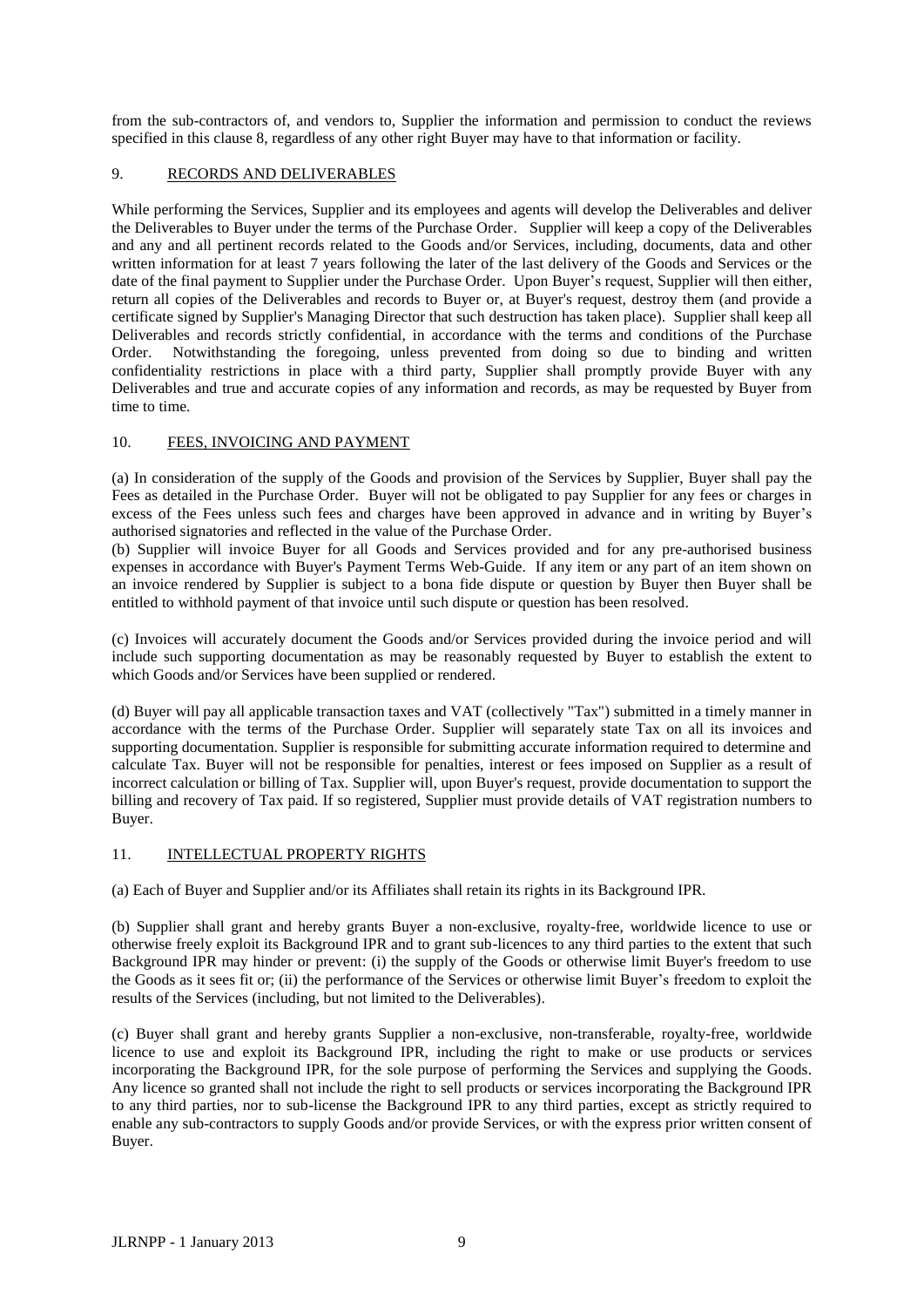(d) In the event that Foreground IPR (including without limitation Deliverables, inventions, designs, discoveries, improvements, concepts, techniques, processes and know-how, whether or not patentable) arises or is created during the term of the Purchase Order and in connection with the Goods and/or Services or as a result thereof whether by Buyer or Supplier individually or jointly by Buyer and Supplier, it is hereby acknowledged and agreed that all such Foreground IPR, the right to file applications for the protection thereof (including without limitation applications for patent, utility model, design patent, registered design and copyright) in any country, and all Intellectual Property Rights and other rights arising therefrom, shall be the sole and absolute property, in equity and law, of Buyer.

(e) Buyer shall grant and hereby grants Supplier a non-exclusive, non-transferable, royalty-free, worldwide licence to use and exploit the Foreground IPR, including the right to make or use products or services incorporating the Foreground IPR, for the sole purpose of performing the Services and supplying the Goods. Any licence so granted shall not include the right to sell products or services incorporating the Foreground IPR to any third party nor to sub-licence the Foreground IPR to any third parties except with the express prior written consent of Buyer.

(f) Supplier shall promptly notify Buyer of the creation of any and all Foreground IPR promptly following its coming into existence and shall provide full details of same to Buyer. Such details shall include all information including know-how necessary to adequately protect the Foreground IPR. Supplier shall provide such assistance, and undertake such acts, as reasonably requested by Buyer in order to ensure that full title to all Foreground IPR vests in Buyer.

(g) Notwithstanding anything in clause 11(f) above, on termination of the Purchase Order for any reason whatsoever, Supplier shall at its expense do and execute and shall procure that its employees and any subcontractor and its employees engaged in the provision of the Goods and/or Services execute any further thing or document as may be required by Buyer to give effect to clause 11(d).

(h) Buyer shall bear full and sole responsibility (including costs) for the filing, prosecution and maintenance of applications for the protection of the Foreground IPR.

(i) In relation to Intellectual Property Rights Supplier warrants that:

(i) it does not hold any rights under any Intellectual Property Rights (other than its Background IPR) which may directly or indirectly hinder or prevent the performance of the Services or provision of the Goods or otherwise limit Buyer's freedom to exploit the results of the Services or use of the Goods;

(ii) there are no Intellectual Property Rights (other than its Background IPR) which would be infringed or misused by the performance of the Services or the exercise or exploitation of the results of the Services or use of the Goods; and

(iii) it is able to provide the Services and supply the Goods for use by Buyer without breaching any obligations it may owe to any third party now or, as far as it is at present aware, in the future and hereby undertakes to carry out the Services and provide the Goods without breaching any such obligations and further undertakes not to assume any obligations to any third party which would be inconsistent with such undertaking.

(j) For the avoidance of doubt, it is hereby acknowledged and agreed that the Fees include any and all costs as may be incurred in procuring the right to use or otherwise exploit the Intellectual Property Rights of any third party to the extent that such third party rights are used or included in the provision of the Goods and Services or the results of the Goods and Services and which may directly or indirectly hinder or prevent (i) the performance of the Services, or the exercise or exploitation of the results of the Services; or (ii) the Supply of the Goods or otherwise limit Buyer's and its Affiliates freedom to use the Goods.

(k) All Deliverables shall be owned by Buyer, and shall be considered work made by Supplier as agent for Buyer. Buyer shall have all right, title and interest, including but not limited to all right to obtain copyright, patents or other protections, in and to such Deliverables and any works used as a basis for creating such Deliverables. Neither Supplier, its Affiliates or its sub-contractors or any other party who has copyright to any works comprising any Deliverables, shall object to modification and/or translation of the Deliverables by Buyer.

(l) Allocation of ownership to the right to file the applications referred to in clause 11(h), and any Intellectual Property Rights arising therefrom if granted and any other intangibles referred to in clause 11(h) among Buyer and its Affiliates shall be in accordance with the terms of the Purchase Order (including these terms and conditions)*.*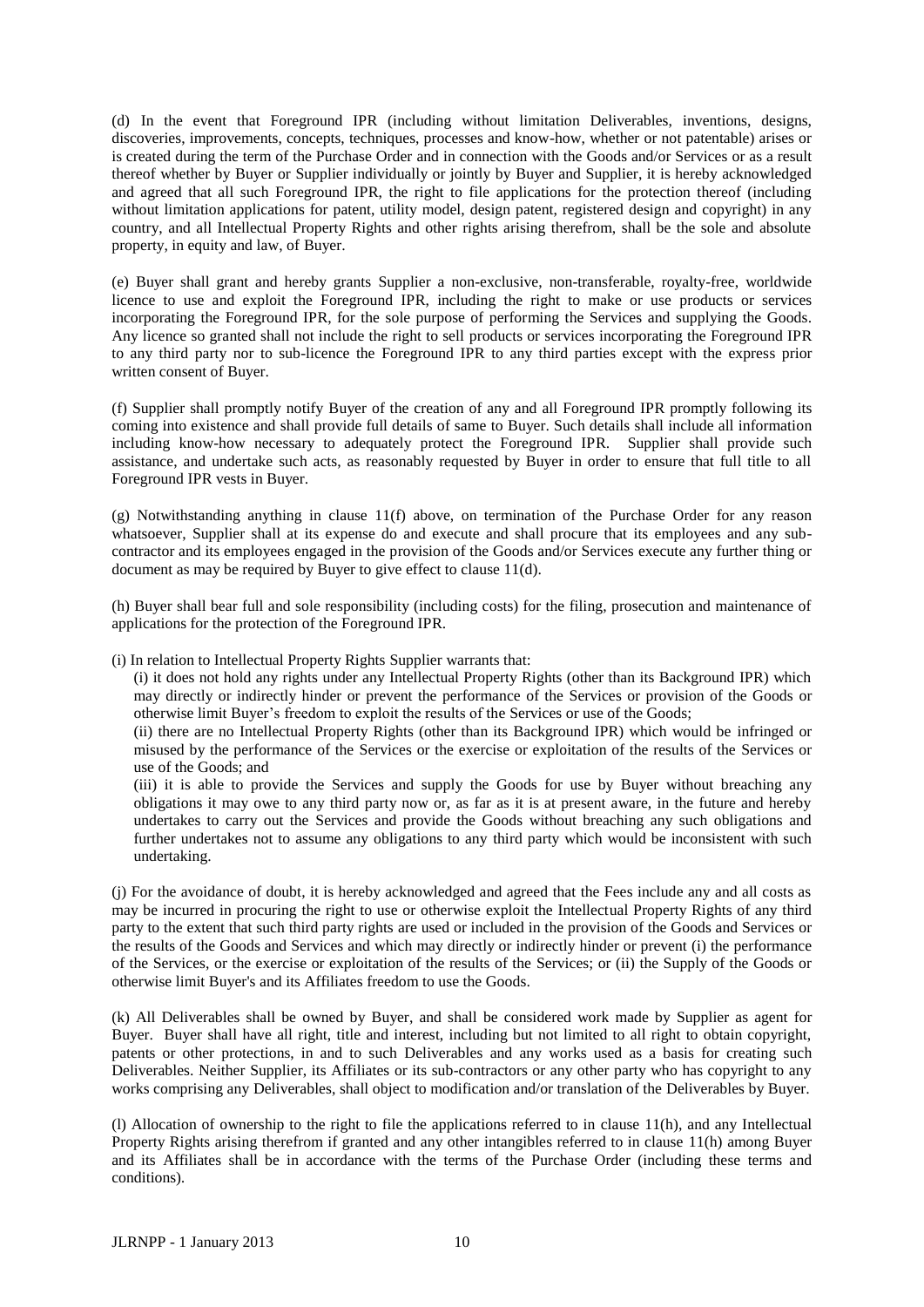(m) Nothing in these terms and conditions shall be construed as conferring upon Buyer or Supplier a right to use in the course of trade or apply any trade mark, trade name or design of the other, whether now existing or created subsequently to the Commencement Date unless written permission is given by the other. Any user rights so granted must be subject to a separate trade mark licence agreement upon the terms to be agreed between Buyer and Supplier.

#### 12. INFRINGEMENT OF INTELLECTUAL PROPERTY

(a) Supplier shall defend, indemnify, keep indemnified and hold harmless Buyer and its Affiliates, their respective officers, directors and employees, in full against all losses, liability, damages, costs and all expenses, including reasonable attorney fees and expert fees, arising out of or in connection with any claims, demands, actions or legal proceedings, alleging infringement of any Intellectual Property Rights in connection with the Goods and Services subject to the following conditions:

(i) Buyer shall promptly notify Supplier in writing of any such claim or alleged claim of which it has notice and shall not make any admissions without the prior written consent of Supplier;

(ii) Buyer, at the expense of Supplier, shall allow Supplier to conduct and settle all negotiations and litigation resulting from any such claim provided that such settlement is not likely to have a negative impact on Buyer's reputation;

(iii) at all times in relation to the claim Buyer shall, at Supplier's cost, act in accordance with the reasonable instructions of Supplier and at the request of Supplier afford all reasonable assistance with all negotiations and litigation; and

(iv) any legal costs awarded to Buyer as a result of any litigation in relation to the claim are to be for the account of Supplier and if paid to Buyer shall to the extent incurred by Supplier be paid without deduction by Buyer to Supplier promptly after receipt by Buyer.

(b) In the event that Supplier is involved in a claim or alleged claim of which it has notice with a third party in connection with Intellectual Property Rights relating to the Goods and/or Services Supplier shall promptly notify Buyer in writing, providing full details of the claim or alleged claim.

#### 13. CONFIDENTIALITY

(a) Supplier acknowledges that in providing the Goods and Services hereunder, it may receive or have access to Confidential Information. In particular, any Statement of Work provided by Buyer (including drawings, test data and specifications (including the Specification) developed in whole or in part by Buyer) and any Deliverables created by Supplier shall be Confidential Information of Buyer. In addition, all information which Supplier or its Affiliates or any of its employees, agents or sub-contractors has access to in providing the Goods and Services at Buyer's facilities shall be presumed to be Confidential Information. All Confidential Information shall be kept strictly confidential by Supplier, regardless of whether such information is marked as "confidential."

(b) Supplier agrees that it shall use at least the same degree of diligence to protect the Confidential Information as it uses to protect its own confidential and sensitive information (being no less than a reasonable level of diligence). Supplier will not disclose any Confidential Information to anyone except to those employees, agents or sub-contractors of Supplier who need access to the Confidential Information in order to provide the Goods and/or Services and who are bound by conditions of secrecy in respect of such Confidential Information which are not less strict than those imposed on Supplier under these terms and conditions (which Supplier shall, at Buyer's request, diligently enforce at Supplier's expense). Supplier agrees that it will not use any Confidential Information for any purpose other than provision of the Goods and Services. In particular Supplier shall not use any Confidential Information in providing goods or services to any other customer of Supplier.

(c) The obligations of confidentiality shall not apply to Confidential Information where:

(i) the Confidential Information is, or becomes (other than through a breach of these terms and conditions or other confidentiality obligations in place) generally known to the public; or

(ii) the Confidential Information is proven by documentary evidence to have been developed independently by Supplier without reference to any Confidential Information; or

(iii) the Confidential Information was rightfully received in good faith by Supplier without obligation of confidentiality from a third party; or

(iv) disclosure is required by law, provided that (where reasonably practicable to do so) the disclosing party gives the non-disclosing party prompt written notice of the request for disclosure, cooperates with the non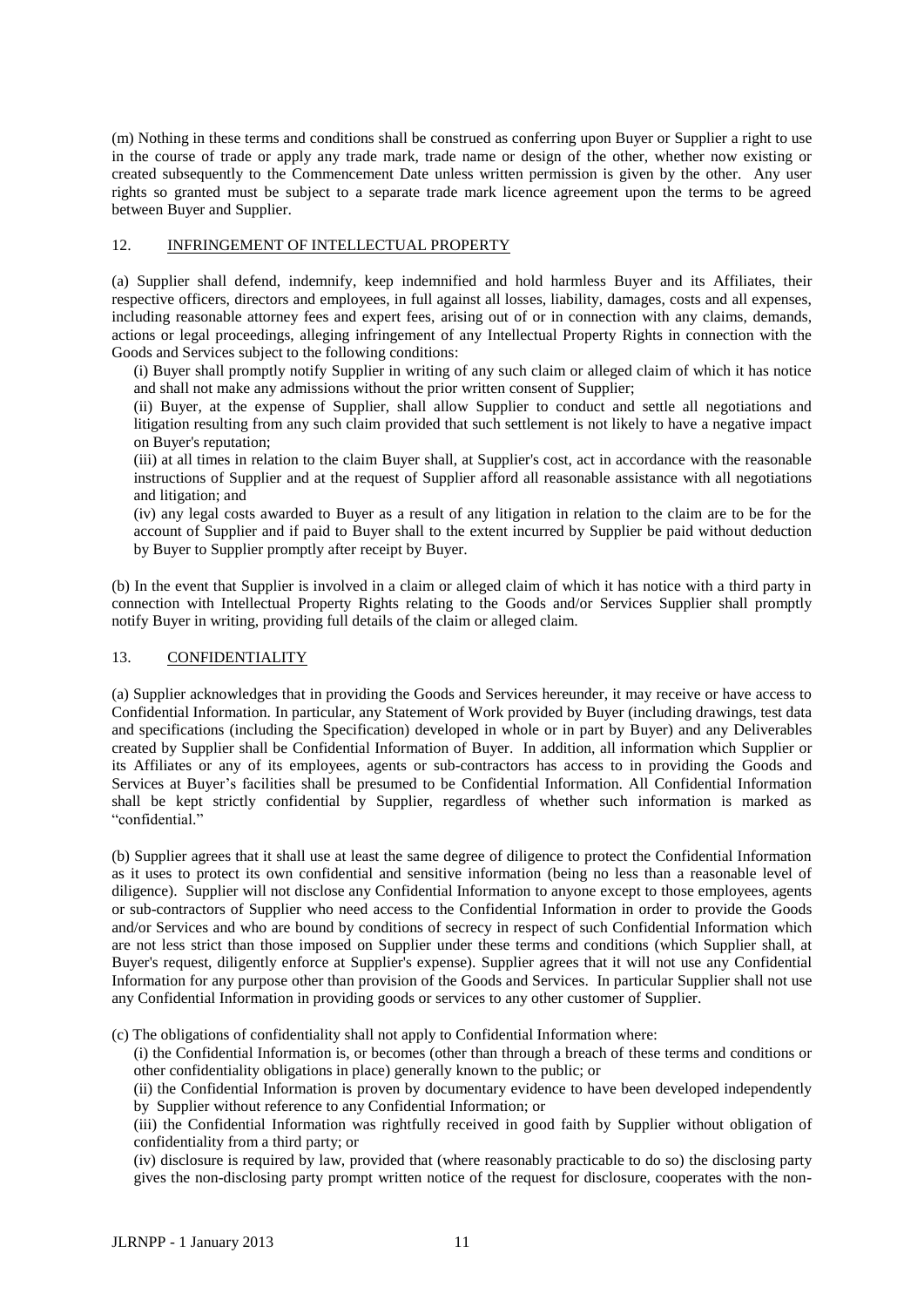disclosing party in obtaining protective order or other remedy, and discloses only that portion of the confidential information which it is legally compelled to disclose.

#### 14. PERSONALLY IDENTIFIABLE INFORMATION

(a) In so far as Supplier processes or uses any PII (where "PII" shall have the meaning given to it in the PII Supplement) on behalf of Buyer in performing the Services and/or supplying the Goods, or alternatively, has access to any PII whilst performing the Services or supplying the Goods, Supplier shall act strictly in accordance with the provisions of the Personally Identifiable Information (PII) / Personal Data Supplemental Terms and Conditions ("**PII Supplement**") and, at Buyer's request, enter into Buyer's standard form Data Processing Agreement.

(b) Supplier shall defend, indemnify, keep indemnified and hold harmless Buyer and its Affiliates, their respective officers, directors and employees, in full against all losses, liability, damages, costs and all expenses, including reasonable attorney fees and expert fees, arising out of or in connection with any claims, demands, actions or legal proceedings, alleging a breach by Supplier, its Affiliates, sub-contractors or personnel of: (i) any applicable privacy and data protection laws; (ii) this clause 14; or (iii) the PII Supplement.

#### 15. TERM AND TERMINATION

(a) The term of the Purchase Order shall commence on the Commencement Date, and subject to earlier termination or extension in accordance with the provisions of these term and conditions, shall continue for the period as set out on the face of the Purchase Order or the Statement of Work (as appropriate) and if no term is set out on the Purchase Order or Statement of Work, shall continue until the later of: (i) the date that the Goods are delivered to the Buyer in accordance with the terms of the Purchase Order; (ii) the date that all of the Deliverables have been accepted by the Buyer; or (iii) the date that the Services have been completed in accordance with the terms of the Purchase Order.

(b) Without prejudice to any other right or remedy that Buyer may have against Supplier, it shall have the right to terminate the Purchase Order in whole or in part, with or without cause, and without any liability for such termination, upon at least seven days' written notice to Supplier.

(c) Buyer may by notice in writing to Supplier forthwith terminate the Purchase Order in the event of:

(i) any material breach or persistent breach of Supplier's obligations under the Purchase Order and, where the breach is capable of remedy, Supplier fails to remedy the breach within five days after service of a written notice from Buyer requiring it to be remedied;

(ii) Supplier becomes insolvent, is placed into administration, receivership or liquidation, commences proceedings to be wound up, enters into any voluntary arrangement with its creditors, or on the happening of any similar event according to the laws of its domicile; or

(iii) Supplier undergoes any change in its ownership or disposes of all or a substantial part of its business or assets (other than for the purposes of a legitimate reorganisation) without Buyer's prior written consent, which consent shall not be unreasonably withheld or delayed (acknowledging that it would be reasonable for Buyer to withhold such consent if it does not receive adequate evidence of Supplier's ability to continue to perform its obligations in accordance with the terms of the Purchase Order).

(d) Upon receipt of any termination notice, Supplier shall discontinue the provision of the Services and/or supply of the Goods (in accordance with the termination notice) on the date stated in such notice.

(e) Without prejudice to clause 15(c), upon termination of the Purchase Order, Supplier shall be paid the amount due for the finished Goods that have been delivered and which comply with the terms of the Purchase Order and/or Services that have been performed to an acceptable standard (as determined by Buyer in its reasonable discretion) prior to the date of termination; and should Buyer (in its sole discretion) request the delivery of any finished Goods (that have not yet been delivered) or any unfinished Goods, Supplier shall be paid a reasonable amount for such finished Goods or unfinished Goods (as determined by Buyer in its reasonable discretion). In addition, Buyer will reimburse those reasonable expenses of Supplier which were approved in advance by Buyer and which were properly incurred prior to termination. Buyer will not be liable for any other costs, expenses, damages or claims of any sort resulting from termination of the Purchase Order, including any indirect damages or consequential loss or for (whether direct or indirect) pure economic loss, loss of profits and loss of business or loss of savings, howsoever caused.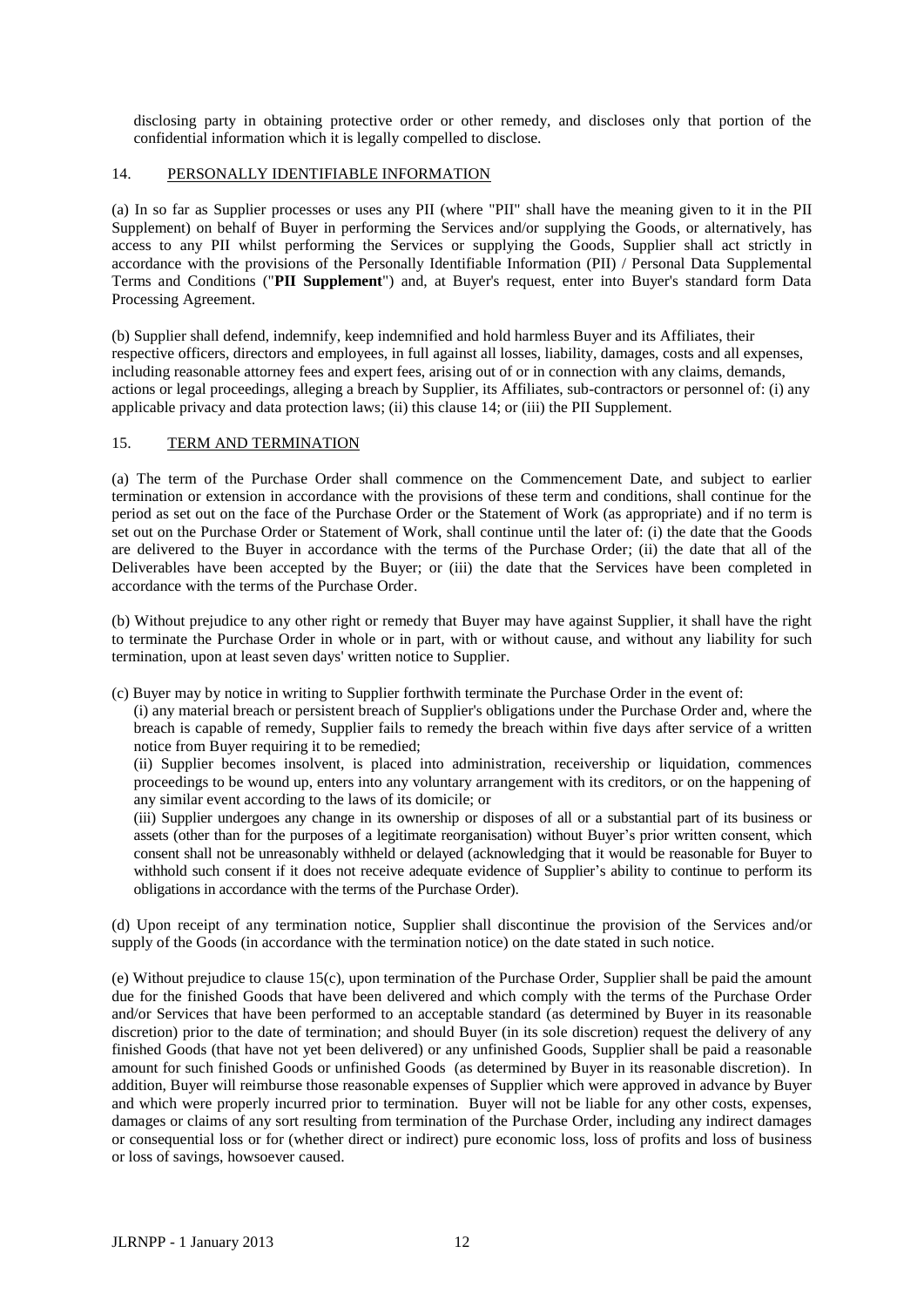(f) Upon termination or expiry of the Purchase Order, or upon the request of Buyer, Supplier will surrender to Buyer all copies of Confidential Information which are then in Supplier's possession or control in relation to the Goods and Services and all Statements of Work, Deliverables, memoranda, notes, records, drawings, manuals, software, data held on any electronic device, and all other materials which are the property of Buyer or its Affiliates or which contain information which is confidential or proprietary to Buyer or its Affiliates.

(g) Upon receipt of the notice of termination, Supplier, unless otherwise directed by Buyer, will, at Buyer's sole option:

(i) terminate promptly all work under a Purchase Order;

(ii) transfer title and deliver to Buyer the finished work, finished Goods, the work in process, unfinished Goods, finished and/or draft Deliverables, and the materials which Supplier produced or acquired in accordance with a Purchase Order, and which Buyer agrees to acquire pursuant to clause 15(e);

(iii) verify/settle all claims by sub-contractors for actual costs that are rendered unrecoverable by such termination and provided the recovery of materials in Supplier's possession or control is ensured;

(iv) take actions reasonably necessary to protect property in Supplier's possession or control in which Buyer has an interest until disposal instruction from Buyer has been received; and/or

(v) upon Buyer's reasonable request, cooperate with Buyer in effecting orderly resourcing of the Goods and/or Services (as applicable) to a different supplier whilst minimising any disruption to Buyer's business.

(h) Termination of the Purchase Order, however arising, shall not affect Buyer's or Supplier's rights, remedies, obligations or liabilities that have accrued up to termination.

#### 16. FORCE MAJEURE

(a) Neither Buyer nor Supplier shall be deemed to be in breach of a Purchase Order for any failure or delay in performing its obligations under the Purchase Order due to a Force Majeure event.

(b) If Buyer's or Supplier's performance of its obligations under the Purchase Order is affected by a Force Majeure event, then:

(i) it shall give written notice to the other, specifying the nature and extent of the Force Majeure event, within two (2) Business Days of becoming aware of the Force Majeure event and will at all times use all reasonable endeavours to mitigate the severity of the Force Majeure event;

(ii) the date for performance of such obligation shall be deemed suspended but only for a period which shall not be longer than the delay caused by such event; and

(iii) it shall not be entitled to payment from the other in respect of extra costs and expenses incurred by virtue of the Force Majeure event.

(c) If an event of Force Majeure causes Supplier to be unable materially to comply with any of its obligations under the Purchase Order, Supplier shall, at its own cost, take such steps as to mitigate the effects of the Force Majeure event and Supplier and Buyer shall agree such terms as are appropriate for the continued performance of the Services and/or supply of the Goods (as applicable). If no such terms are agreed within five (5) Business Days of the commencement of the event of Force Majeure (or such longer period as Buyer and Supplier may agree in writing), Buyer may, by giving written notice to Supplier, forthwith terminate the Purchase Order.

#### 17. INDEMNITY AND INSURANCE

(a) Supplier shall indemnify, keep indemnified and hold harmless Buyer and its Affiliates and their respective officers, directors and employees, in full against all losses, liability, damages, costs, claims and all expenses, including reasonable legal fees and expert fees, arising directly out of Supplier's performance of the Services and/or supply of the Goods (or lack thereof) or from Supplier's breach of the terms of the Purchase Order (including these terms and conditions), including claims, actions or legal proceedings alleging:

(i) death, personal injury or property damage; or

(ii) any design or defect within the content of the Deliverables; or

(iii) any defect in the design, workmanship or manufacture of the Goods; or

(iii) any violation by Supplier of any law, rule or regulation applicable to Supplier or Supplier's business, facilities or operations, including in relation to the supply of the Goods and/or the provision of the Services; or

(iv) any act or omission of Supplier or its employees, agents or sub-contractors in supplying the Goods and/or providing the Services or producing the Deliverables, including any injury, loss or damage to persons caused or contributed to by any of their negligence or by faulty design, workmanship or materials.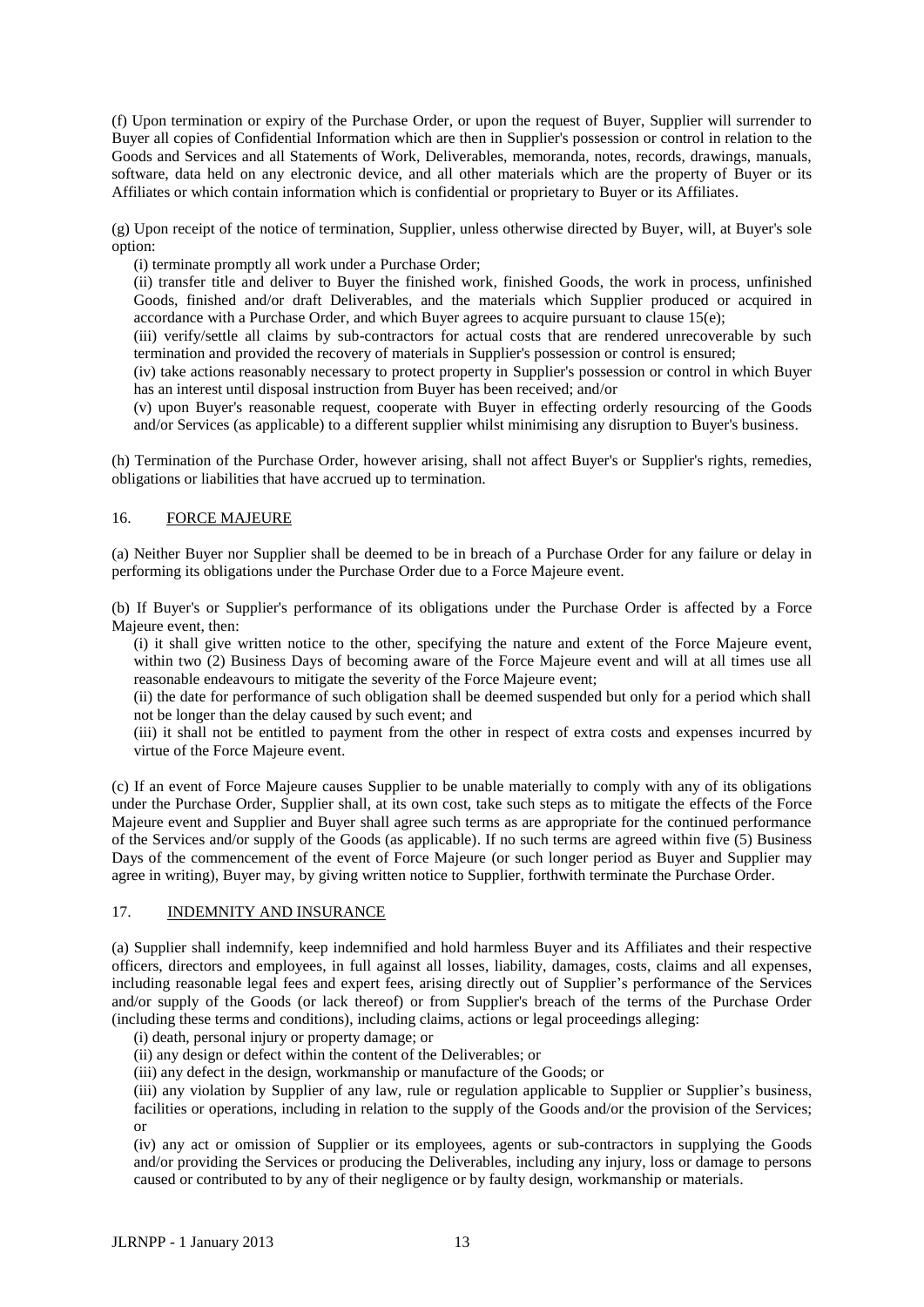(b) Neither Supplier nor Buyer shall be liable to the other for any indirect losses arising out of its breach of the terms of the Purchase Order. Notwithstanding the foregoing, nothing under the terms of the Purchase Order shall exclude Buyer or Supplier's liability for: (i) death or personal injury arising from its negligence; (ii) fraud or fraudulent misrepresentation; (iii) any other losses which may not be excluded by law.

(c) Upon receipt of a written request from Buyer, Supplier shall, at its sole expense, provide Buyer with reasonable access to documents, records and witnesses in connection with Buyer's defence and resolution and resolution of any claim, action or legal proceedings referred to in clause 17(a) above.

(d) Buyer may, in its sole discretion, require Supplier to defend and resolve any claim, action or legal proceedings referred to in clause  $17(a)$  above. In the event that Buyer so requires, Supplier shall absorb all loss, liability, damages, costs and all expenses, including reasonable legal fees and expert fees, in connection with such defence.

(e) Supplier shall at all times insure and keep itself adequately insured with a reputable insurance company against all insurable liability in connection with the Goods and Services and, in particular, against all its liabilities under the Purchase Order and against the consequences of any act or default of Supplier's, Supplier's Affiliates and sub-contractors' employees whilst on the premises of Buyer (or Buyer's Affiliate) and shall, on request, provide Buyer with such evidence of insurance as Buyer may reasonably require. Supplier shall provide all reasonably practicable assistance required by Buyer or its insurers for the purposes of contesting or dealing with any action, claim or matter arising out of Supplier's performance of the Purchase Order or failure to perform. Without prejudice to Supplier's other obligations in this clause 17, Supplier shall arrange Public Liability insurance with reputable insurers, in its own name against the risk assumed under this clause 17 to a value of not less than £5,000,000 per incident.

(f) Supplier shall co-operate as far as reasonably practicable with Buyer and its Affiliates in defending any actions or claims brought against Buyer or its Affiliates. Such co-operation shall include, but not be limited to, providing documents, drawings, computer files or other materials reasonably requested by Buyer or its Affiliates, and providing any other support reasonably requested by Buyer, its Affiliates or Buyer's professional advisers.

(g) Without prejudice to clause 17(e), Supplier shall arrange suitable and adequate professional indemnity insurance and product liability insurance in its own name and it shall maintain such insurance cover with internationally recognised reputable insurers and such insurance cover shall include defending litigation outside its local jurisdiction (including, but not limited to, within the United States of America).

(h) Neither Buyer nor its Affiliates shall be liable for any costs, loss or damage, liabilities, injuries, indirect or consequential loss (all three of which terms include pure economic loss, loss of profits, loss of business and like loss) to property or stock of Supplier howsoever caused. Further, Buyer and its Affiliates shall not be responsible for death, injury or illness which may be sustained by any employee, agent, sub-contractor, invitee or licensee of Supplier or for any loss, damage or destruction to the property of any such employee, agent, subcontractor, invitee or licensee or operations of Supplier unless directly due to the negligent act or wilful default of Buyer or its Affiliates.

#### 18. RIGHT OF SET-OFF

Supplier agrees that all its accounts with Buyer will be administered on a net settlement basis and that Buyer may set off and recoup debits and credits, including Buyer's attorney fees and costs of enforcement, against any of Supplier's accounts regardless of the basis for such debits or credits and without additional notice. In this clause 18 "Buyer" includes Buyer's Affiliates, and "Supplier" includes Supplier's Affiliates.

#### 19. WAIVER AND REMEDIES

No delay or omission by Buyer or Supplier in exercising the right or power it has pursuant to the terms of the Purchase Order shall impair or be construed as a waiver of such right or power. No waiver of any breach of any provision of the Purchase Order (including these terms and conditions) shall constitute a waiver of any other breach of such or any other provision. Remedies available to Buyer or Supplier in relation to the Purchase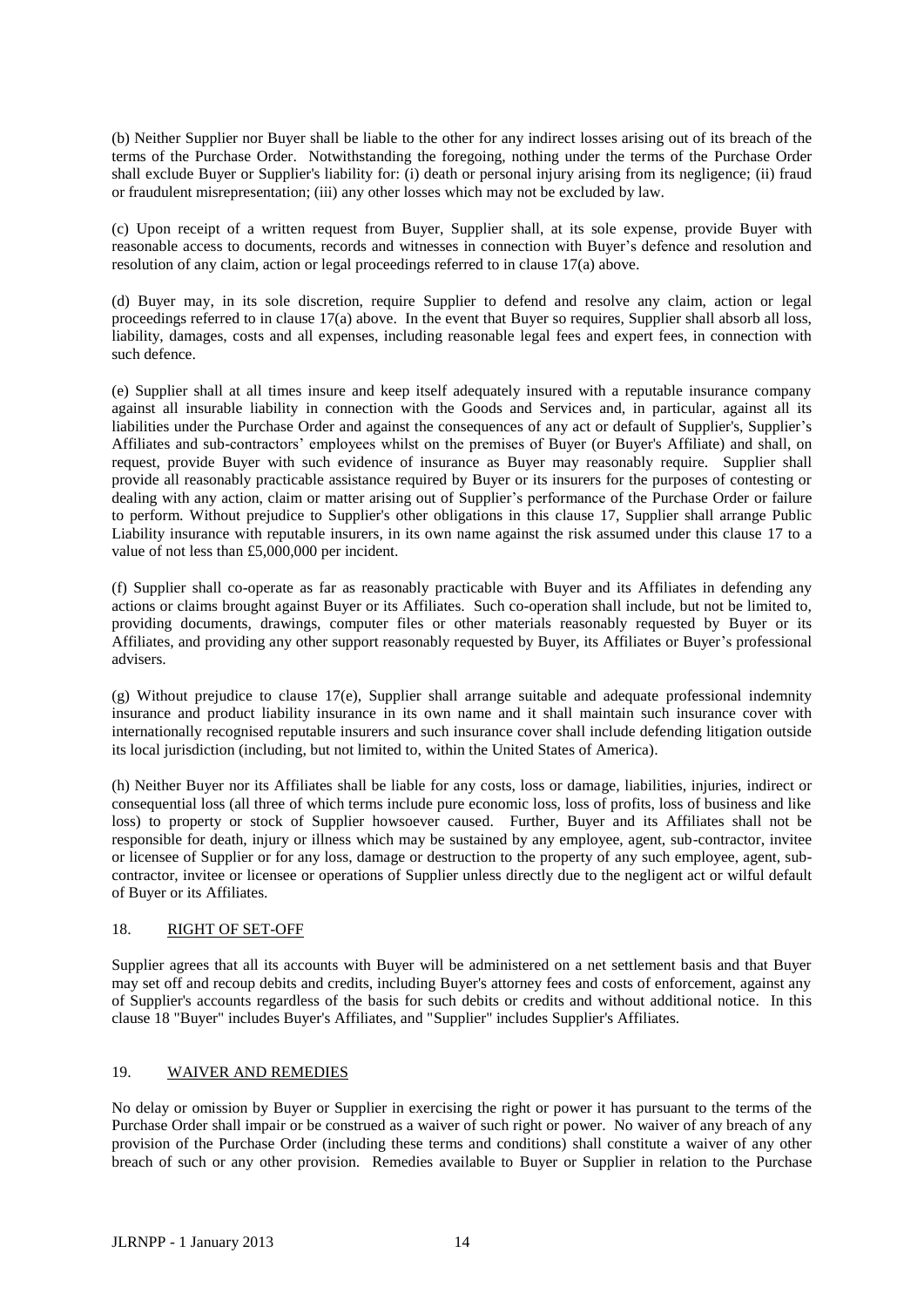Order shall be cumulative and additional to any other or further remedies implied or available at law, in equity or contained in these terms and conditions.

#### 20. ENTIRE AGREEMENT

The Purchase Order, these terms and conditions, any Buyer Supplemental Terms and Conditions or Web-Guides, any Specification, any Statement of Work, and any documents referred to on the Purchase Order set forth the entire and only agreement and understanding between Buyer and Supplier relating to the supply of the Goods and provision of the Services as detailed in the Purchase Order and, save in respect of fraudulent misrepresentation, supersedes all negotiations, commitments and representations made prior to the date of acceptance of the Purchase Order.

#### 21. ASSIGNMENT AND SUB-CONTRACTING

(a) The rights and obligations under the Purchase Order or the Purchase Order itself, either in whole or in part, shall not be assigned or transferred by Supplier without the prior written consent of Buyer.

(b) Where Supplier sub-contracts the provision of the Goods (or part thereof) pursuant to clause 3(c) or becomes entitled to sub-contract the provision of the Services in accordance with clause 3(d), Supplier shall, before engaging any sub-contractors, enter into confidentiality obligations with such sub-contractors which are not less strict that as imposed on Supplier under these terms and conditions (which Supplier shall, at Buyer's request, diligently enforce at Supplier's expense). Where Supplier engages sub-contractors, Supplier shall remain fully responsible and liable for the supply of the Goods and Services and the acts and omission of its sub-contractors.

#### 22. NO PARTNERSHIP

Nothing contained in the Purchase Order, and no action taken by Buyer or Supplier pursuant to the Purchase Order, will be deemed to constitute a relationship between Buyer or Supplier of partnership, joint venture, principal and agent or employer and employee. Neither Buyer nor Supplier has, nor may it represent that it has, any authority to act or make any commitments on the other's behalf.

### 23. BASIC WORKING CONDITIONS AND EMPLOYMENT STATUS

(a) When Supplier supplies the Goods and provides the Services Supplier will not: (i) use forced labour, regardless of its form; (ii) employ any person below the age of 15, unless it is part of a government approved job training apprenticeship or other program that would be clearly beneficial to its participants; or (iii) engage in physically abusive disciplinary practices.

(b) If Supplier retains sub-contractors to perform the Goods and Services, or any part thereof, Supplier will use only sub-contractors that will adhere to the requirements of clause 23(a) above. Supplier will monitor the subcontractor's compliance.

(c) Buyer has adopted a *Code of Basic Working Conditions* that includes the requirements of clause 23(a) and other work-place practices. The Code applies to all of Buyer's operations. The Code can be found via Buyer's Social Responsibility Web-Guide or by contacting Buyer directly. Supplier is encouraged to adopt and enforce a similar code of practice and to have its sub-contractors do so.

(d) Buyer may retain an independent third party, or request Supplier to retain one reasonably acceptable to Buyer, to: (i) audit Supplier's compliance with the requirements of this clause 23; and (ii) provide Supplier and Buyer with written certification of Supplier's compliance, including areas for potential improvement.

(e) Supplier will bear the cost of any third-party audit and certification, regardless of which party retained the auditor. Buyer, at its sole option, may accept an audit or certification by Supplier in lieu of a third-party certification.

### 24. COMPLIANCE WITH ANTI-BRIBERY LAWS

(a) Supplier shall: (i) comply with all applicable laws, statutes, regulations, and codes relating to anti-bribery and anti-corruption (the "**Relevant Requirements**"); (ii) not engage in any activity, practice or conduct which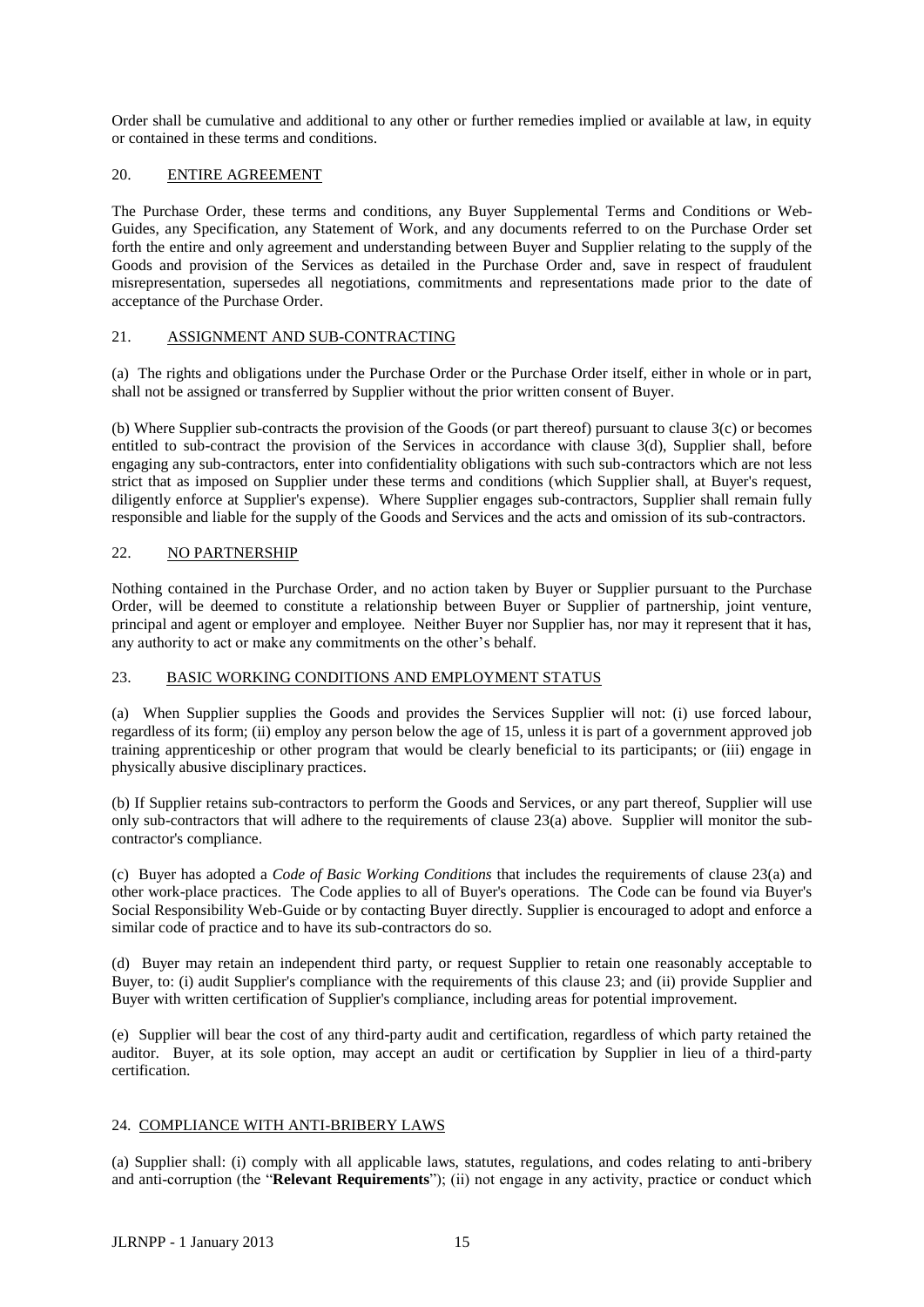would constitute an offence under the Relevant Requirements; (iii) comply with Buyer's Anti-bribery and Gifts Policies as notified to the Supplier, in each case as Buyer may update them from time to time (the "**Relevant Policies**"); (iv) have and shall maintain in place throughout the term of the Purchase Order its own policies and procedures, to ensure compliance with the Relevant Requirements and the Relevant Policies, and will enforce them where appropriate; and (v) promptly report to the Buyer any request or demand for any undue financial or other advantage of any kind received by the Supplier in connection with the performance of the Purchase Order.

(b) Supplier shall ensure that any person associated with the Supplier (including any subcontractor) who is performing services or providing goods, software, data, information or other materials in connection with the Purchase Order does so only in compliance with the Relevant Requirements and the Relevant Policies (together the "**Relevant Terms**"). Supplier shall be responsible for the observance and performance of the Relevant Terms by such persons and shall be directly liable to Buyer for any breach by such persons of any of the Relevant Terms.

#### 25. SEVERABILITY

If any court of competent jurisdiction finds any term or condition to be unenforceable or invalid in whole or in part, such finding shall not affect the validity of the other provisions or the remainder of the provision in question. If any invalid, unenforceable or illegal provision of the Purchase Order would be valid, enforceable and legal if some part of it were deleted, the provision shall apply with the minimum modification necessary to make it legal, valid and enforceable.

#### 26. PUBLICITY

If Supplier wishes to publicly disclose the existence of its relationship with Buyer in relation to the provision of the Goods and/or Service then Supplier shall not do so without the express prior written consent of Buyer to the form and manner of each such disclosure. Where Buyer has given such consent then Buyer, in its sole discretion, reserves the right to withdraw such consent at any time upon notice to Supplier.

#### 27. SURVIVAL

Any terms and conditions above relating to warranties, indemnification, Intellectual Property Rights, infringement, confidentiality, assignment, governing law and dispute resolution shall survive the expiration or termination of the Purchase Order for any reason whatsoever. For the avoidance of doubt clauses 1, 4, 5, 6, 7, 8, 9, 10(d), 11, 12, 13, 14, 15, 17, 18, 25, 26, 27, 28, 29, 30 and 31 shall survive termination or expiry of the Purchase Order.

#### 28. NOTICES

(a) Any notice, demand or communication in connection with the Purchase Order will be in writing and may be delivered by hand, first class post, registered post, Special Delivery post, Airmail, international courier or facsimile (but not by e-mail), addressed to the recipient at its registered office or its address, or facsimile number as the case may be. Notices to be sent to Buyer shall be marked for the attention of The Company Secretary.

(b) The notice, demand or communication will be deemed to have been duly served:

(i) if delivered by hand, at the time of delivery;

(ii) if delivered by first class post or Special Delivery post or international courier, 48 hours after being posted (or delivered to the international courier) or in the case of Airmail 10 Business Days after being posted;

(iii) if delivered by facsimile, at the time of transmission, provided that a confirming copy is sent by first class post, registered post, Special Delivery post, Airmail or international courier to the other party within 24 hours after transmission;

provided that, where in the case of delivery by hand or transmission by facsimile, such delivery or transmission occurs either after 4.00 p.m. on a Business Day, or on a day other than a Business Day, service will be deemed to occur at 9.00 a.m. on the next following Business Day (such times being local time at the address of the recipient).